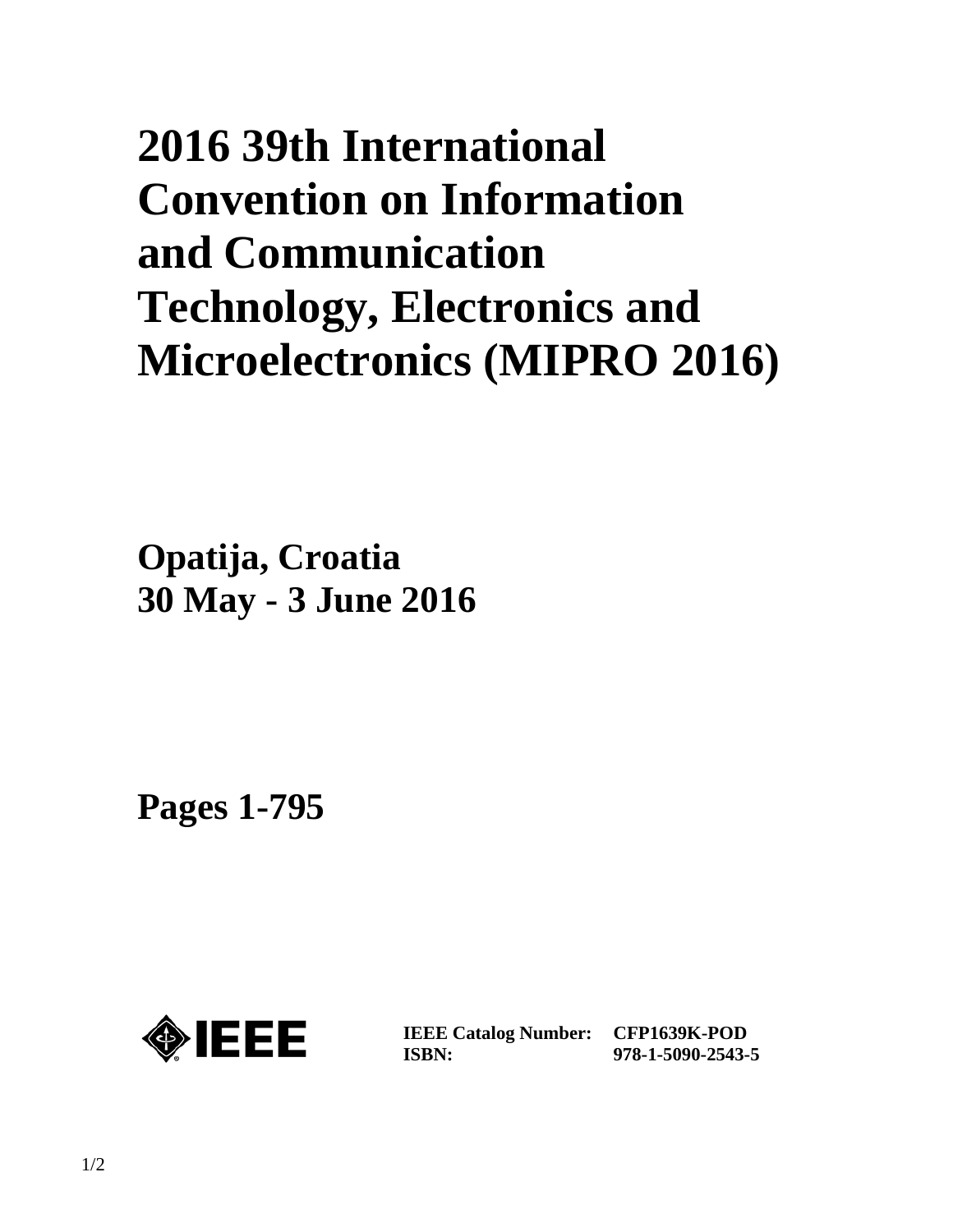**Copyright © 2016, Croatian Society for Information and Communication Technology, Electronics and Microelectronics (MIPRO) All Rights Reserved** 

*\*\*\*This publication is a representation of what appears in the IEEE Digital Libraries. Some format issues inherent in the e-media version may also appear in this print version.* 

IEEE Catalog Number: CFP1639K-POD ISBN (Print-On-Demand): 978-1-5090-2543-5 ISBN (Online): 978-953-233-086-1

#### **Additional Copies of This Publication Are Available From:**

| Curran Associates, Inc |                        |
|------------------------|------------------------|
| 57 Morehouse Lane      |                        |
| Red Hook, NY 12571 USA |                        |
| Phone:                 | $(845)$ 758-0400       |
| Fax:                   | $(845)$ 758-2633       |
| E-mail:                | curran@proceedings.com |
| Web:                   | www.proceedings.com    |

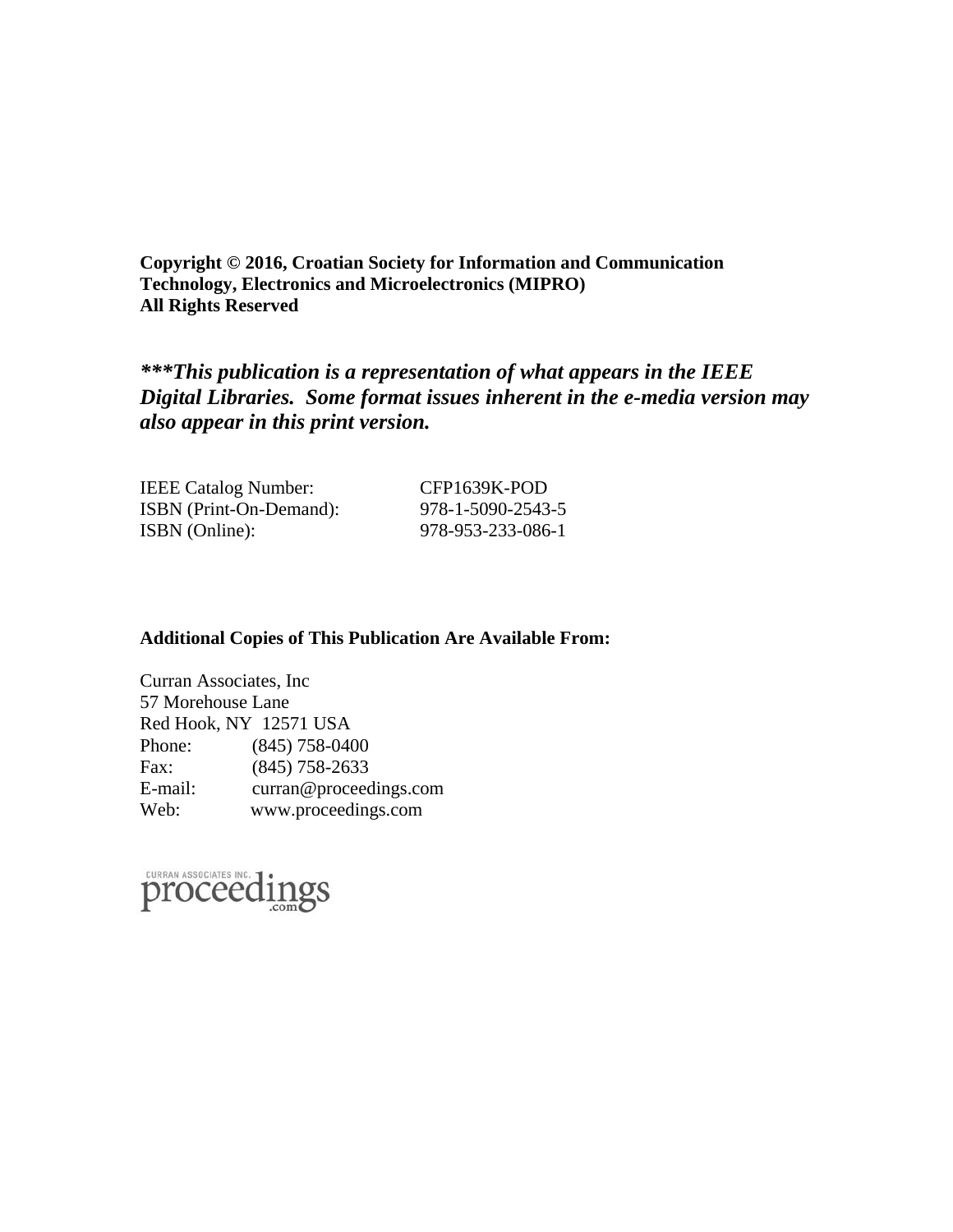## **2016 39th International Convention on Information and Communication Technology, Electronics and Microelectronics (MIPRO)**

#### **Microelectronics, Electronics and Electronic Technology**

| (Si)GeSn Nanostructures for Optoelectronic Device Applications – Invited Paper<br>I.A. Fischer, F. Oliveira, A. Benedetti, S. Chiussi, J. Schulze                                                                                 | $\mathbf{1}$ |
|-----------------------------------------------------------------------------------------------------------------------------------------------------------------------------------------------------------------------------------|--------------|
| Thermoelectric Properties of Polycrystalline WS <sub>2</sub> and Solid Solutions<br>of $WS_{2-y}Se_y$ Types<br>G.E. Yakovleva, A.I. Romanenko, A.S. Berdinsky, A.Yu. Ledneva, V.A. Kuznetsov,<br>M.K. Han, S.J. Kim, V.E. Fedorov | 5            |
| Piezoresistive Effect in Polycrystalline Bulk and Film Layered Sulphide<br>$W_{0.95}$ Re <sub>0.05</sub> S <sub>2</sub><br>V.A. Kuznetsov, A.I. Romanenko, A.S. Berdinsky, A.Yu. Ledneva, S.B. Artemkina,<br>V.E. Fedorov         | 10           |
| Luminescent Diagnostics in the NIR-region on a Base of Yb-porphyrin<br><b>Complexes</b><br>V.D. Rumyantseva, I.P. Shilov, Yu.V. Alekseev, A.S. Gorshkova                                                                          | N/A          |
| Simulation Study of the Composite Silicon Solar Cell Efficiency Sensitivity<br>to the Absorption Coefficients and the Thickness of intrinsic Absorber Layer<br>V. Tudic, N. Posavec                                               | N/A          |
| The Investigation of Influence of Localized States on a-Si: H p-i-n Photodiode<br><b>Transient Response to Blue Light Impulse with Blue Light Optical Bias</b><br>M. Covic, V. Gradisnik, Z. Jericevic                            | 24           |
| Analysis of Electrical and Optical Characteristics of InP/InGaAs Avalanche<br>Photodiodes in Linear Regime by a New Simulation Environment<br>T. Knezevic, T. Suligoj                                                             | 28           |
| Design of Passive-Quenching Active-Reset Circuit with Adjustable Hold-Off<br><b>Time for Single-Photon Avalanche Diodes</b><br>I. Berdalovic, Z. Osrecki, F. Segmanovic, D. Grubisic, T. Knezevic, T. Suligoj                     | 34           |
| <b>Impact of the Emitter Polysilicon Thickness on the Performance of</b><br><b>High-Linearity Mixers with Horizontal Current Bipolar Transistors</b><br>J. Zilak, M. Koricic, H. Mochizuki, S. Morita, T. Suligoj                 | 40           |
| <b>Fully-integrated Voltage Controlled Oscillator in Low-cost HCBT</b><br><b>Technology</b><br>M. Koricic, J. Zilak, H. Mochizuki, S. Morita, T. Suligoj                                                                          | 45           |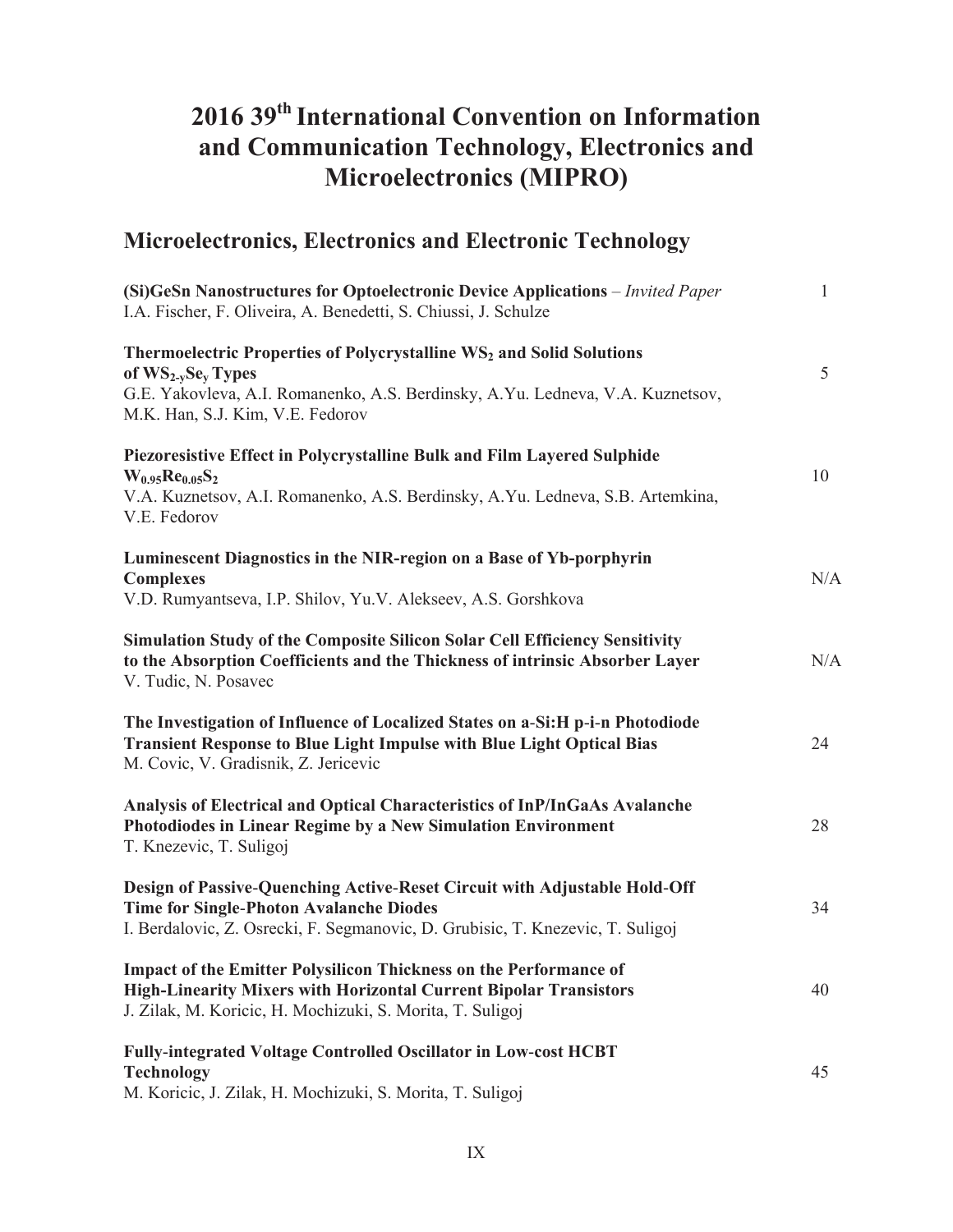| Variable-Gain Amplifier for Ultra-Low Voltage Applications in 130nm CMOS<br><b>Technology</b><br>D. Arbet, M. Kovác, L. Nagy, V. Stopjaková, M. Sovcík           | 51  |
|------------------------------------------------------------------------------------------------------------------------------------------------------------------|-----|
| <b>Relaxation Oscillator Calibration Technique with Comparator Delay</b><br><b>Regulation</b><br>J. Mikulic, G. Schatzberger, A. Baric                           | 57  |
| A Bootstrap Circuit for DC-DC Converters with a Wide Input Voltage<br><b>Range in HV-CMOS</b><br>N. Mitrovic, R. Enne, H. Zimmermann                             | 62  |
| A Fractional-N Subsampling PLL based on a Digital-to-Time Converter<br>N. Markulic, K. Raczkowski, P. Wambacq, J. Craninckx                                      | 66  |
| Infrared Protection System for High-Voltage Testing of SiC and GaN FETs<br>used in DC-DC Converters<br>F. Hormot, J. Bacmaga, A. Baric                           | 72  |
| <b>Optimal Conduction Angle of an E-PHEMT Harmonic Frequency</b><br><b>Multiplier</b><br>K. Martincic                                                            | 76  |
| Ultra-Wideband Transmitter Based on Integral Pulse Frequency Modulator<br>T. Matic, M. Herceg, J. Job, L. Sneler                                                 | 80  |
| Design of a Transmitter for High-Speed Serial Interfaces in Automotive<br>Micro-Controller<br>A. Bandiziol, W. Grollitsch, F. Brandonisio, R. Nonis, P. Palestri | 84  |
| Application of the Calculation-Experimental Method in the Design of<br><b>Microwave Filters</b><br>A.S. Geraskin, A.N. Savin, I.A. Nakrap, V.P. Meshchanov       | N/A |
| Minimax Design of Multiplierless Sharpened CIC Filters Based on Interval<br><b>Analysis</b><br>G. Molnar, A. Dudarin, M. Vucic                                   | 94  |
| Minimization of Maximum Electric Field in High-Voltage Parallel-Plate<br>Capacitor<br>R. Blecic, Q. Diduck, A. Baric                                             | 99  |
| <b>Modelling SMD Capacitors by Measurements</b><br>R. Mislov, M. Magerl, S. Fratte-Sumper, B. Weiss, C. Stockreiter, A. Baric                                    | 104 |
| <b>Impact of Capacitor Dielectric Type on the Performance of Wireless Power</b><br><b>Transfer System</b><br>D. Vinko, P. Orsolic                                | 110 |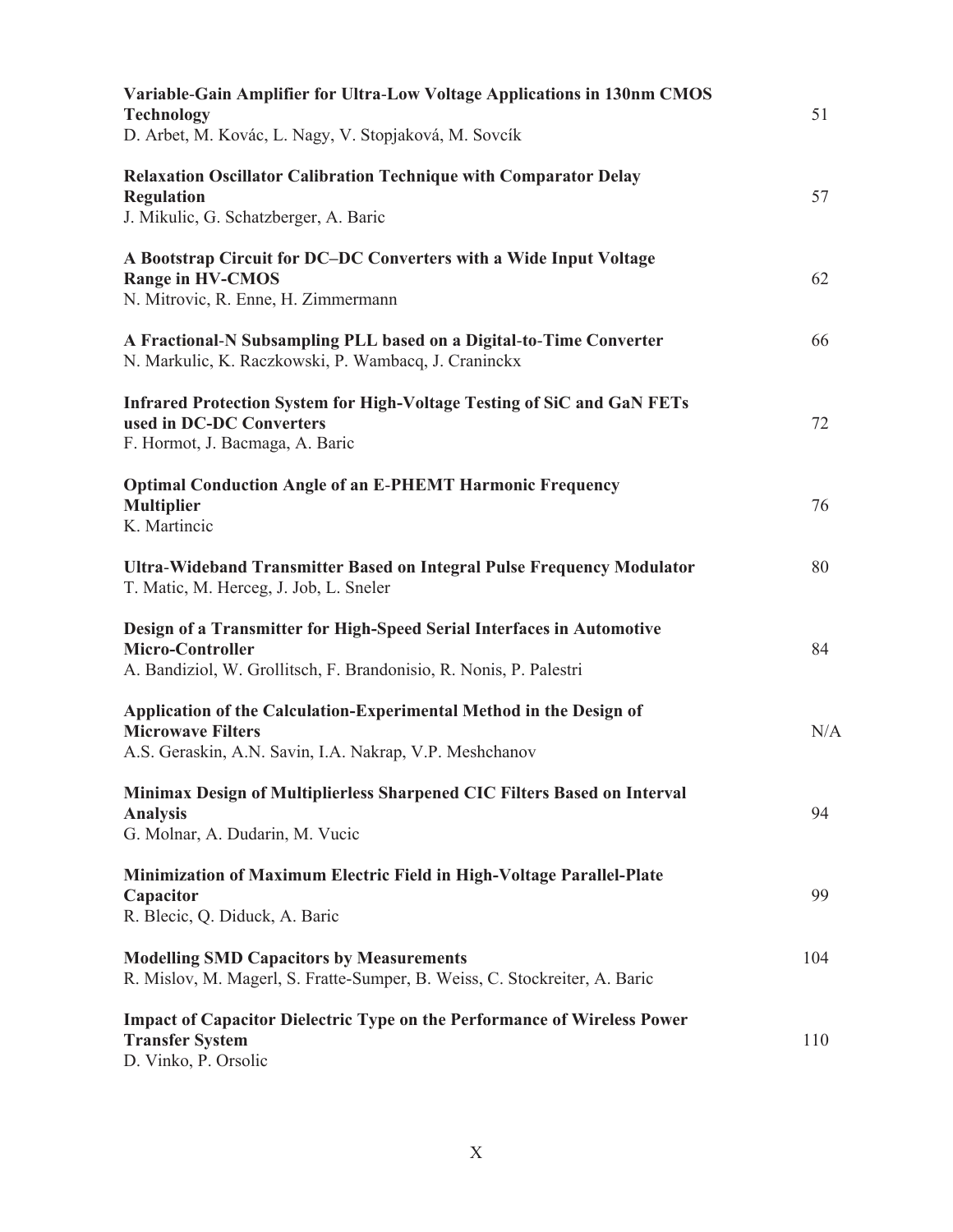| <b>Switching Speed and Stress Analysis for Fixed-fixed Beam Based Shunt</b><br><b>Capacitive RF MEMS Switches</b><br>A. Kumar A, R. R.                               | N/A |
|----------------------------------------------------------------------------------------------------------------------------------------------------------------------|-----|
| Performance Analysis of Micromirrors - Lift-off and von Mises Stress<br>S. Finny, R. R.                                                                              | N/A |
| <b>Material and Orientation Optimization for Quality Factor Enhancement</b><br>of BAW Resonators<br>R. Raj R.S., R. R                                                | N/A |
| <b>Impact of Propagation Medium on Link Quality for Underwater and</b><br><b>Underground Sensors</b><br>G. Horvat, D. Vinko, J. Vlaovic                              | 129 |
| Electrical Field Intensity Model on the Surface of Human Body for<br><b>Localization of Wireless Endoscopy Pill</b><br>B. Lukovac, A. Koren, A. Marincic, D. Simunic | 135 |
| <b>Wide Band Current Transducers in Power Measurment Methods - an</b><br>Overview<br>R. Malaric, Z. Martinovic, M. Dadic, P. Mostarac, Z. Martinovic                 | N/A |
| <b>Laboratory Model for Design and Verification of Synchronous Generator</b><br><b>Excitation Control Algorithms</b><br>S. Tusun, I. Erceg, I. Sirotic               | 146 |
| The European Project SolarDesign Illustrating the Role of Standardization<br>in the Innovation System<br>W. Brenner, N. Adamovic                                     | 152 |
| <b>Open Public Design Methodology and Design Process</b><br>D. Rembold, S. Jovalekic                                                                                 | 158 |
| <b>Distributed Computing, Visualization and Biomedical Engineering</b>                                                                                               |     |
| Views on the Role and Importance of Dew Computing in the Service and<br><b>Control Technology</b> - Invited Paper<br>Z. Sojat, K. Skala                              | 164 |

| Parameters That Affect the Parallel Execution Speed of Programs in |     |
|--------------------------------------------------------------------|-----|
| <b>Multi-Core Processor Computers</b>                              | N/A |
| V. Xhafa, F. Dika                                                  |     |
|                                                                    |     |

| <b>Federated Computing on the Web: the UNICORE Portal</b>     | 174 |
|---------------------------------------------------------------|-----|
| M. Petrova-El Sayed, K. Benedyczak, A. Rutkowski, B. Schuller |     |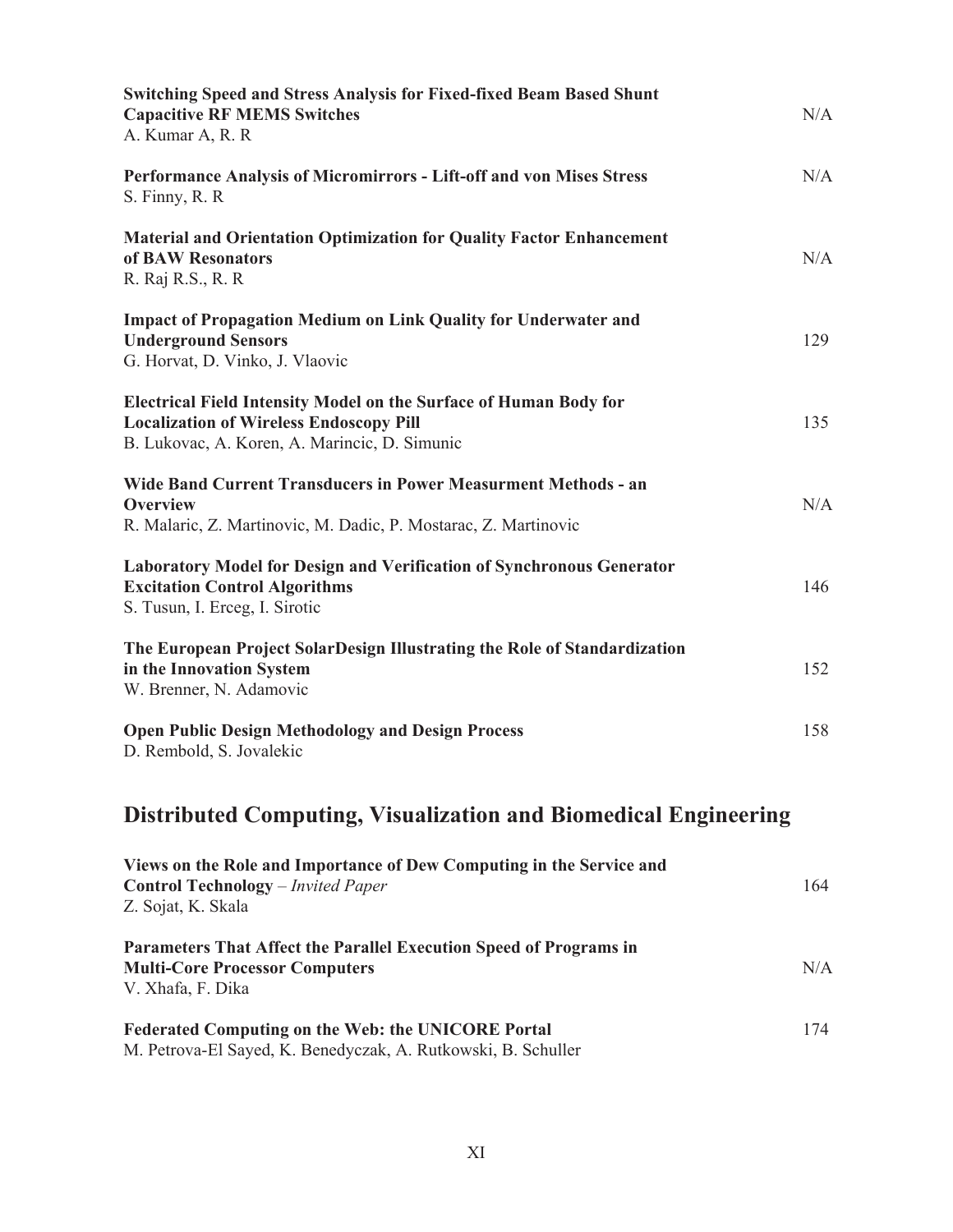| Problem-Oriented Scheduling of Cloud Applications: PO-HEFT Algorithm<br><b>Case Study</b><br>E.A. Nepovinnykh, G.I. Radchenko                                                                                               | 180 |
|-----------------------------------------------------------------------------------------------------------------------------------------------------------------------------------------------------------------------------|-----|
| <b>Towards a Novel Infrastructure for Conducting High Productive Cloud-Based</b><br><b>Scientific Analytics</b><br>P. Brezany, T. Ludescher, T. Feilhauer                                                                   | 186 |
| An OpenMP Runtime Profiler/Configuration Tool for Dynamic Optimization<br>of the Number of Threads<br>T. Dancheva, M. Gusev, V. Zdravevski, S. Ristov                                                                       | 192 |
| An Effective Task Scheduling Strategy in Multiple Data Centers in Cloud<br><b>Scientific Workflow</b><br>E.I. Djebbar, G. Belalem                                                                                           | N/A |
| <b>Visualisation in the ECG QRS Detection Algorithms</b><br>A. Ristovski, A. Guseva, M. Gusev, S. Ristov                                                                                                                    | 202 |
| Analysis and Comparison of Algorithms in Advanced Web Clusters<br><b>Solutions</b><br>D. Alagic, K. Arbanas                                                                                                                 | 208 |
| Metamodeling as an Approach for Better Computer Resources Allocation in<br><b>Web Clusters</b><br>D. Alagic, D. Macek                                                                                                       | 214 |
| <b>Showers Prediction by WRF Model above Complex Terrain</b><br>T. Davitashvili, N. Kutaladze, R. Kvatadze, G. Mikuchadze, Z. Modebadze,<br>I. Samkharadze                                                                  | N/A |
| Methods and Tools to Increase Fault Tolerance of High-Performance<br><b>Computing Systems</b><br>I.A. Sidorov                                                                                                               | 226 |
| <b>Logical-Probabilistic Analysis of Distributed Computing Reliability</b><br>A.G. Feoktistov, I.A. Sidorov                                                                                                                 | 231 |
| Distributed Graph Reduction Algorithm with Parallel Rigidity Maintenance<br>D. Susanj, D. Arbula                                                                                                                            | 237 |
| <b>Architecture of Virtualized Computational Resource Allocation on</b><br><b>SDN-enhanced Job Management System Framework</b><br>Y. Watashiba, S. Date, H. Abe, K. Ichikawa, Y. Kido, H. Yamanaka, E. Kawai,<br>S. Shimojo | 241 |
| <b>Near Real-time Detection of Crisis Situations</b><br>S. Girtelschmid, A. Salfinger, B. Pröll, W. Retschitzegger, W. Schwinger                                                                                            | 247 |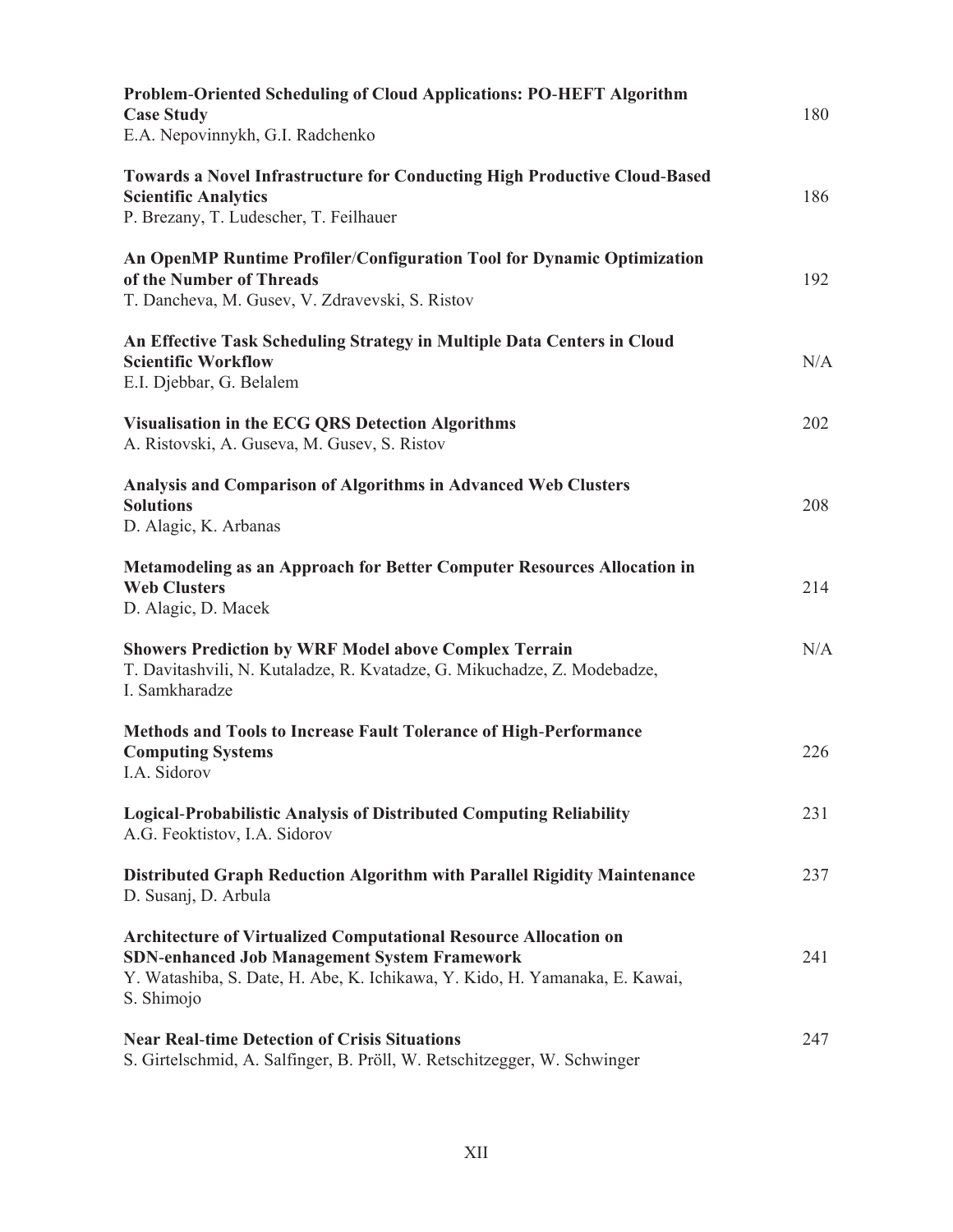| <b>Automatic Protocol Based Intervention Plan Analysis in Healthcare</b><br>M. Kozlovszky, L. Kovács, K. Batbayar, Z. Garaguly                                           | 253 |
|--------------------------------------------------------------------------------------------------------------------------------------------------------------------------|-----|
| Using Fourier and Hartley Transform for Fast, Approximate Solution of Dense<br><b>Linear Systems</b><br>Z. Jericevic, I. Kozar                                           | 258 |
| <b>Procedural Generation of Mediterranean Environments</b><br>N. Mikulicic, Z. Mihajlovic                                                                                | 261 |
| <b>Energy-Aware Power Management of Virtualized Multi-core Servers</b><br>through DVFS and CPU Consolidation<br>H. Rostamzadeh Hajilari, M.M. Talebi, M. Sharifi         | N/A |
| Human Posture Detection Based on Human Body Communication with<br><b>Muti-carriers Modulation</b><br>W. Ni, Y. Gao, Z. Lucev Vasic, S.H. Pun, M. Cifrek, M.I. Vai, M. Du | 273 |
| SAT-Based Search for Systems of Diagonal Latin Squares in Volunteer<br><b>Computing Project SAT@home</b><br>O. Zaikin, S. Kochemazov, A. Semenov                         | 277 |
| Architectural Models for Deploying and Running Virtual Laboratories in the<br><b>Cloud</b><br>E. Afgan, A. Lonie, J. Taylor, K. Skala, N. Goonasekera                    | 282 |
| <b>A CAD Service for Fusion Physics Codes</b><br>M. Telenta, L. Kos                                                                                                      | 287 |
| <b>Correlation between Attenuation of 20 GHz Satellite Communication Link and</b><br><b>Liquid Water Content in the Atmosphere</b><br>M. Kolman, G. Kosec                | 292 |
| <b>Practical Implementation of Private Cloud with Traffic Optimization</b><br>D.G. Grozev, M.P. Shopov, N.R. Kakanakov                                                   | 298 |
| <b>Improving Data Locality for NUMA-Agnostic Numerical Libraries</b><br>P. Zinterhof                                                                                     | 304 |
| Use Case Diagram Based Scenarios Design for a Biomedical Time-Series<br><b>Analysis Web Platform</b><br>A. Jovic, D. Kukolja, K. Jozic, M. Cifrek                        | 310 |
| <b>Augmented Reality for Substation Automation by Utilizing IEC 61850</b><br>Communication<br>M. Antonijevic, S. Sucic, H. Keserica                                      | 316 |
| Innovation of the Campbell Vision Stimulator with the Use of Tablets<br>J. Brozek, M. Jakes, V. Svoboda                                                                  | N/A |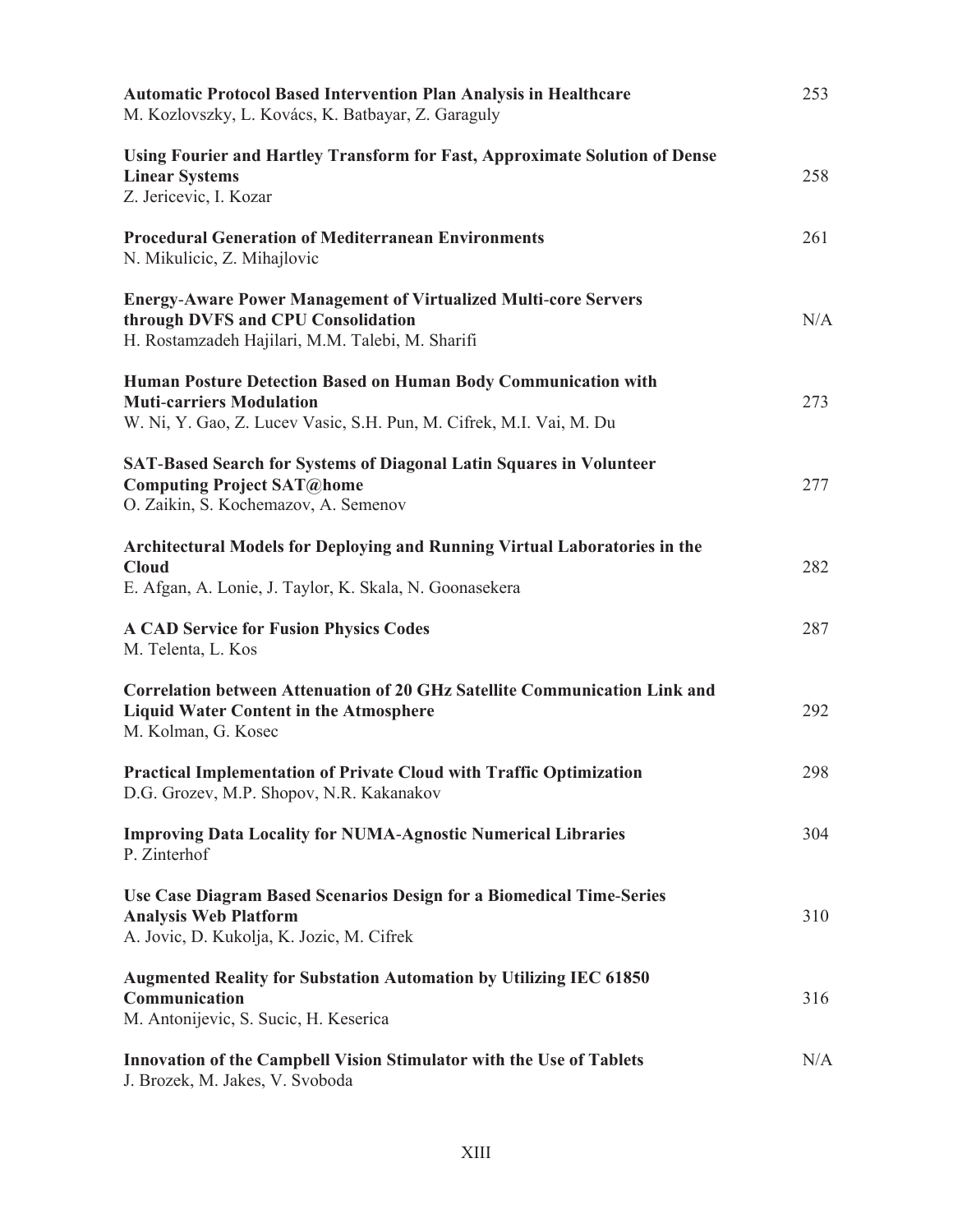| <b>Classification of Scientific Workflows Based on Reproducibility Analysis</b><br>A. Bánáti, P. Kacsuk, M. Kozlovszky                                                                      | 327 |
|---------------------------------------------------------------------------------------------------------------------------------------------------------------------------------------------|-----|
| <b>Dynamic Execution of Scientific Workflows in Cloud</b><br>E. Kail, J. Kovács, M. Kozlovszky, P. Kacsuk                                                                                   | 332 |
| <b>FPGA Kernels for Classification Rule Induction</b><br>P. Skoda, B. Medved Rogina                                                                                                         | 337 |
| Prototyping of Visualization Designs of 3D Vector Fields Using POVRay<br><b>Rendering Engine</b><br>J. Opiła                                                                                | 343 |
| <b>New Cybercrime Taxonomy of Visualization of Data Mining Process</b><br>M. Babic, B. Jerman-Blazic                                                                                        | 349 |
| <b>Visual Representation of Predictions in Software Development Based on</b><br><b>Software Metrics History Data</b><br>B. Popovic, A. Balota, Dz. Strujic                                  | 352 |
| Interaction with Virtual Objects in a Natural Way<br>I. Prazina, K. Balic, K. Prses, S. Rizvic, V. Okanovic                                                                                 | 358 |
| Bone Shape Characterization Using the Fourier Transform and Edge<br><b>Detection in Digital X-Ray Images</b><br>D. Susanj, G. Gulan, I. Kozar, Z. Jericevic                                 | 362 |
| GIS in the e-Government Platform to Enable State Financial Subsidies Data<br>Transparency<br>M. Kranjac, U. Sikimic, I. Simic, M. Paroski, S. Tomic                                         | N/A |
| Evaluation of Caching Techniques for Video on Demand in Named Data<br><b>Networks</b><br>K. Jakimoski, S. Arsenovski, L. Gorachinova, S. Chungurski, O. Iliev, L. Djinevski,<br>E. Kamcheva | N/A |
| Diagnostic of Asthma Using Fuzzy Rules Implemented in Accordance with<br><b>International Guidelines and Physicians Experience</b><br>A. Badnjevic, L. Gurbeta, M. Cifrek, D. Marjanovic    | 375 |
| <b>Robust Beat Detection on Noisy Differential ECG</b><br>P. Lavric, M. Depolli                                                                                                             | 381 |
| <b>Classification of Asthma Using Artificial Neural Network</b><br>A. Badnjevic, L. Gurbeta, M. Cifrek, D. Marjanovic                                                                       | 387 |
| <b>Brain-Computer Interface Based on Steady-State Visual Evoked Potentials</b><br>K. Friganovic, M. Medved, M. Cifrek                                                                       | 391 |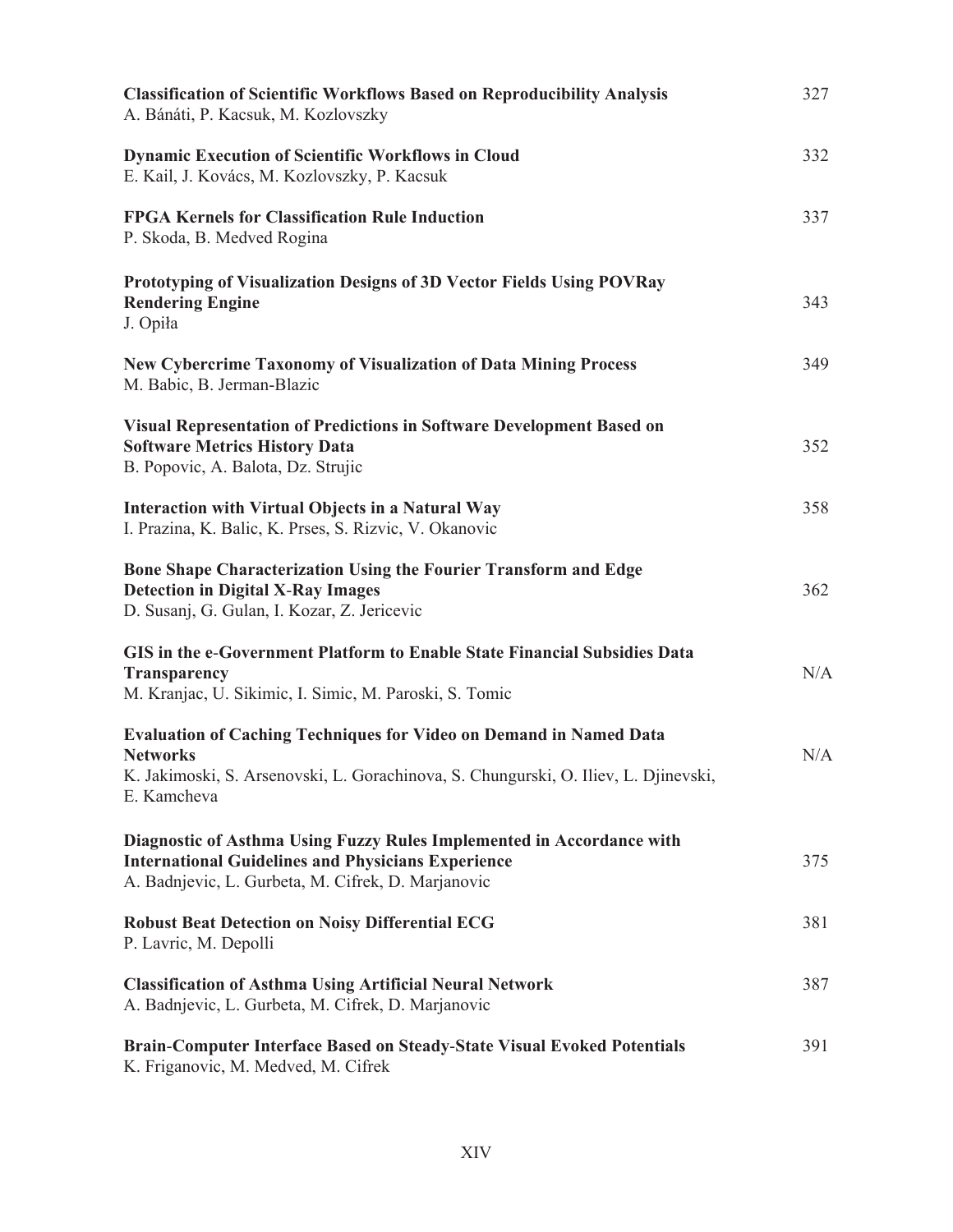| <b>Comparison of Wireless Electrocardiographic Monitoring and Standard</b><br><b>ECG</b> in Dogs<br>A. Krvavica, S. Likar, M. Brloznik, A. Domanjko-Petric, V. Avbelj   | 396 |
|-------------------------------------------------------------------------------------------------------------------------------------------------------------------------|-----|
| <b>A Medical Cloud</b><br>J. Tasic, M. Gusev, S. Ristov                                                                                                                 | 400 |
| A Hospital Cloud-Based Open Archival Information System for the Efficient<br><b>Management of HL7 Big Data</b><br>A. Celesti, M. Fazio, A. Romano, M. Villari           | 406 |
| Recognition and Adjustment for Strip Background Baseline in Fluorescence<br><b>Immuno-chromatographic Detection System</b><br>Y. Gao, C. Lin, S.H. Pun, M.I. Vai, M. Du | 412 |
| Agile Development of a Hospital Information System<br>S.L.R. Vrhovec                                                                                                    | 416 |
| <b>SOA Based Interoperability Component for Healthcare Information System</b><br>D. Kucak, G. Djambic, V. Kokanovic                                                     | N/A |
| <b>Wireless Intrabody Communication Sensor Node Realized Using PSoC</b><br>Microcontroller<br>F. Grilec, Z. Lucev Vasic, W. Ni, Y. Gao, M. Du, M. Cifrek                | 426 |
| Detection of Heart Rate Variability from a Wearable Differential ECG<br><b>Device</b><br>J. Slak, G. Kosec                                                              | 430 |
| Penetration of the ICT Technology to the Health Care Primary Sector -<br>Ljubljana PILOT<br>T. Poplas Susic, U. Stanic                                                  | 436 |
| <b>Image-Based Metal Artifact Reduction in CT Images</b><br>A. Serifovic-Trbalic, A. Trbalic                                                                            | 442 |
| New Algorithm for Automatic Determination of Systolic and Diastolic<br><b>Blood Pressures in Oscillometric Measurements</b><br>V. Jazbinsek                             | 447 |
| TGTP-DB - a Database for Extracting Genome, Transcriptome and<br><b>Proteome Data Using Taxonomy</b><br>K. Krizanovic, M. Marinovic, A. Bulovic, R. Vaser, M. Sikic     | N/A |
| Development and Perspectives of Biomedical Engineering in South<br><b>East European Countries</b><br>A. Badnjevic, L. Gurbeta                                           | 457 |
| <b>Clustering of Heartbeats from ECG Recordings Obtained with Wireless</b><br><b>Body Sensors</b><br>A. Rashkovska, D. Kocev, R. Trobec                                 | 461 |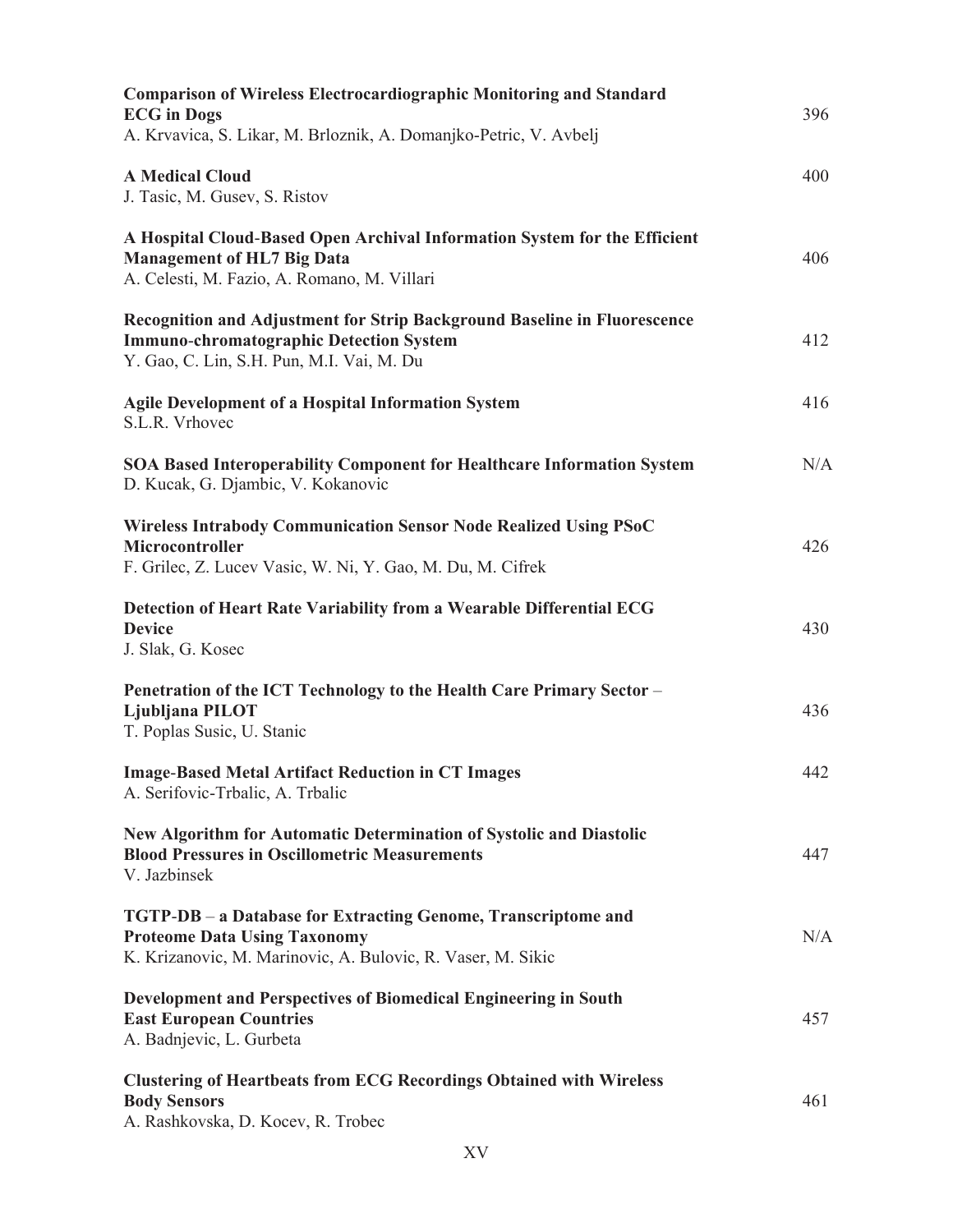#### **Telecommunications & Information**

| Time Series Analysis and Possible Applications – Invited Paper<br>M. Ivanovic, V. Kurbalija                                                                                                                            | 473 |
|------------------------------------------------------------------------------------------------------------------------------------------------------------------------------------------------------------------------|-----|
| Wireless Resonant Power Transfer - An Overview<br>Z. Martinovic, M. Dadic, R. Malaric, Z. Martinovic                                                                                                                   | N/A |
| <b>Investigation of a Small Handheld PCB Nesting Two Antennas NFC</b><br>13.56 MHz and to RF 868 MHz<br>L.A. Iliev, I.S. Stoyanov, T.B. Iliev, E.P. Ivanova, Gr.Y. Mihaylov                                            | 487 |
| The Coverage Belt for Low Earth Orbiting Satellites<br>S. Cakaj                                                                                                                                                        | N/A |
| The Investigation of the Effect of the Carrier Frequency Offset (CFO) in<br><b>SC-FDMA System</b><br>N. Taşpinar, M. Balki                                                                                             | 495 |
| Performance Analysis of Low Density Parity Check Codes Implemented<br>in Second Generations of Digital Video Broadcasting Standards<br>Gr.Y. Mihaylov, T.B. Iliev, E.P. Ivanova, I.S. Stoyanov, L.A. Iliev             | 499 |
| <b>Iterative Denoising of Sparse Images</b><br>I. Stankovic, I. Orovic, S. Stankovic, M. Dakovic                                                                                                                       | 503 |
| <b>Compressive Sensing Based Image Processing in TrapView Pest</b><br><b>Monitoring System</b><br>M. Maric, I. Orovic, S. Stankovic                                                                                    | 508 |
| <b>Big Data Analytics for Communication Service Providers</b><br>D. Sipus                                                                                                                                              | 513 |
| <b>Role of Data Analytics in Utilities Transformation</b><br>V. Cackovic, Z. Popovic                                                                                                                                   | 518 |
| Using MEAN Stack for Development of GUI in Real-Time Big Data<br><b>Architecture</b><br>M. Stajcer, M. Stajcer, D. Orescanin                                                                                           | 524 |
| A Survey on Physical Layer Impairments Aware Routing and<br>Wavelength Assignment Algorithms in Transparent Wavelength<br><b>Routed Optical Networks</b><br>H. Dizdarevic, S. Dizdarevic, M. Skrbic, N. Hadziahmetovic | 530 |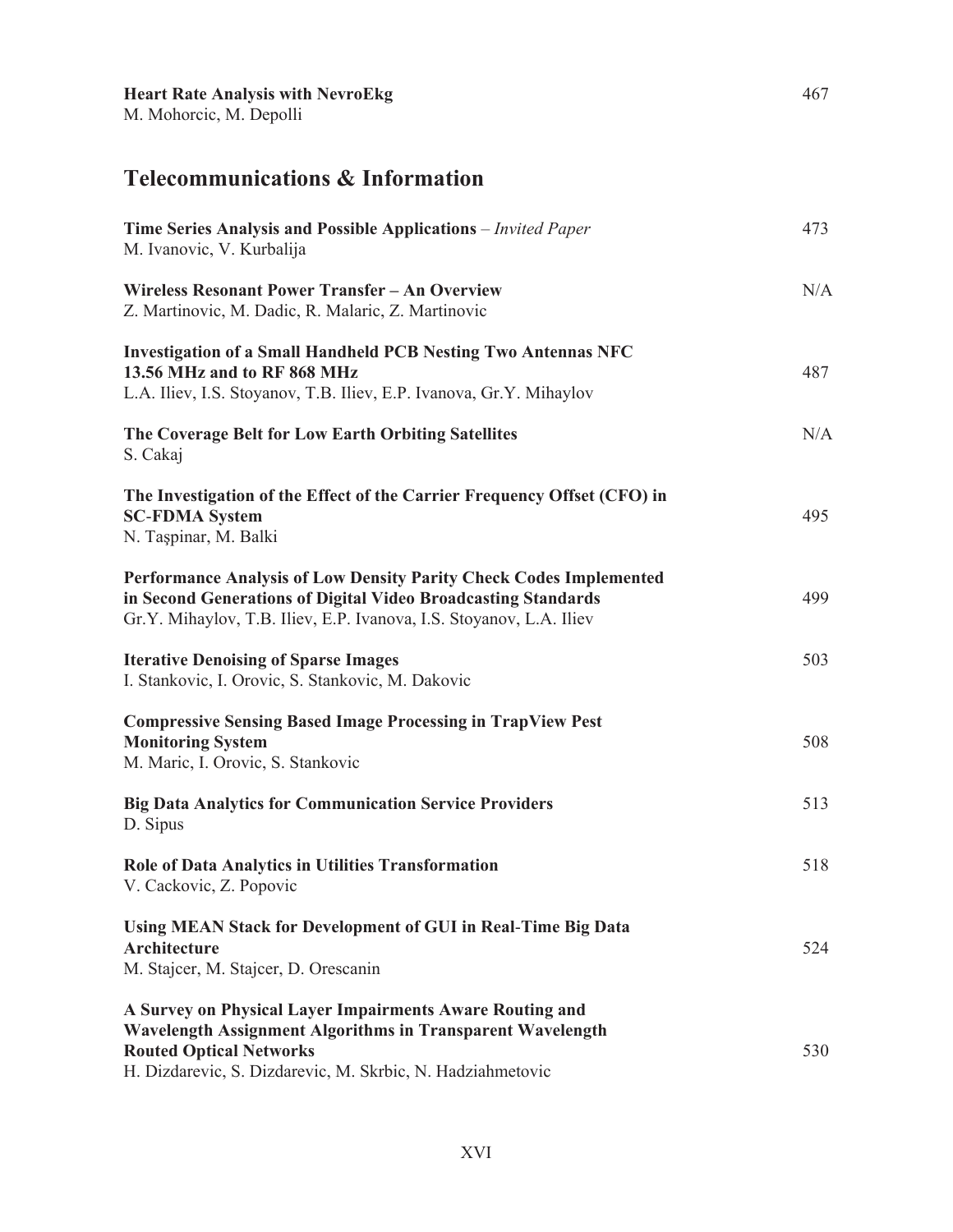| A Survey on Transition from GMPLS Control Plane for Optical<br><b>Multilayer Networks to SDN Control Plane</b><br>S. Dizdarevic, H. Dizdarevic, M. Skrbic, N. Hadziahmetovic | 537 |
|------------------------------------------------------------------------------------------------------------------------------------------------------------------------------|-----|
| <b>About the Telco Cloud Management Architectures</b><br>I. Nenadic, D. Kobal, D. Palata                                                                                     | 545 |
| <b>CPE Virtualization by Unifying NFV, SDN and Cloud Technologies</b><br>P. Cota, J. Sabec                                                                                   | 553 |
| <b>Soft Sensors in Wireless Networking as Enablers for SDN Based</b><br><b>Management of Content Delivery</b><br>M. Tosic, O. Ikovic, D. Boskovic                            | 559 |
| <b>A FIRM Approach for Software-Defined Service Composition</b><br>P. Kathiravelu, T. Galinac Grbac, L. Veiga                                                                | 565 |
| <b>Test Environment &amp; Application as a Service</b><br>T. Zitnik, M. Galin, G. Paukovic, I. Devic, R. Cizmar, Z. Bosic                                                    | 571 |
| <b>Workaround Solutions Used During PSTN Migration of Customer to</b><br><b>IMS Network</b><br>N. Stokic                                                                     | N/A |
| Development of the Generic OFDM Based Transceiver in the LabView<br><b>Software Environment</b><br>D. Hamidovic, N. Suljanovic                                               | 581 |
| The Challenge of Cellular Cooperative ITS Services Based on 5G<br><b>Communications Technology</b><br>Z. Kljaic, P. Skorput, N. Amin                                         | 587 |
| Performance Evaluation of Different Scheduling Algorithms in LTE<br><b>Systems</b><br>A. Marincic, D. Simunic                                                                | 595 |
| Performance Analysis of LTE Networks with Random Linear Network<br>Coding<br>T.D. Assefa, K. Kralevska, Y. Jiang                                                             | 601 |
| <b>VOLTE E2E Performance Management</b><br>D. Klobucarevic, Z. Klobucarevic, D. Belosic                                                                                      | N/A |
| <b>Balancing Security and Blocking Performance with Reconfiguration</b><br>of the Elastic Optical Spectrum<br>S. Kumar Singh, W. Bziuk, A. Jukan                             | 612 |
| <b>Ensuring Continuous Operation of Critical Process of Remote Control</b><br><b>System at the Level of Network Connectivity</b><br>I. Fosic, D. Budisa                      | 618 |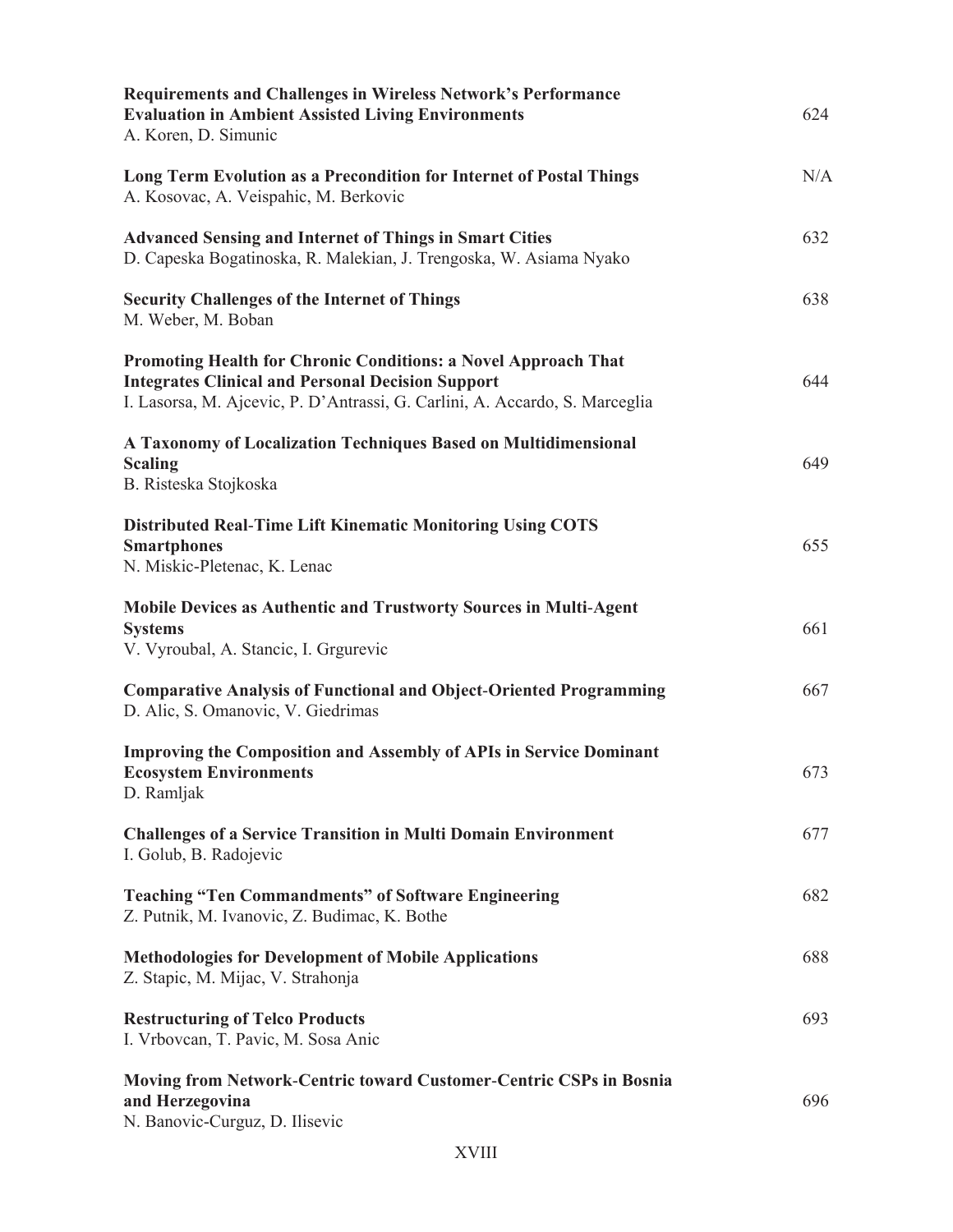| <b>Future Communication Model: Challenges and Opportunities for Society</b><br>as a Whole<br>D. Ilisevic, N. Banovic-Curguz                                                                | 702 |
|--------------------------------------------------------------------------------------------------------------------------------------------------------------------------------------------|-----|
| <b>Some Aspects of Network Management System for Video Service</b><br>O. Jukic, I. Hedji                                                                                                   | 707 |
| <b>Influence of OTT Service Providers on Croatian Telecomunication</b><br><b>Market</b><br>I. Drazic Lutilsky, M. Ivic                                                                     | 711 |
| <b>Implementing Shared Service Center in Telecom Environment as More</b><br><b>Efficient and More Cost Effective Business Model</b><br>T. Zilic, V. Cosic                                  | 716 |
| Fieldbus Diagnostic Online Solution Program Establishment at Rijeka Oil<br><b>Refinery</b><br>B. Zezelj, H. Hajdo                                                                          | 720 |
| <b>Automatic Communication System Ship to Shipping Terminal, for</b><br><b>Reporting Potential Malfunctions of a Ballast Water Treatment System</b><br>Operation<br>G. Bakalar, M. Baggini | 725 |
| <b>Future Networks and Services</b>                                                                                                                                                        |     |
| <b>A Survey of IoT Cloud Providers</b><br>T. Pflanzner, A. Kertesz                                                                                                                         | 730 |
| <b>QoS-Aware Deployment of Data Streaming Applications over Distributed</b><br><b>Infrastructures</b><br>M. Nardelli                                                                       | 736 |
| <b>QoS-Aware Application Placement Over Distributed Cloud</b><br>F. Bianchi, F. Lo Presti                                                                                                  | 742 |
| <b>Energy-Aware Control of Server Farms</b><br>M.E. Gebrehiwot, S. Aalto, P. Lassila                                                                                                       | 748 |
| <b>SDN Based Service Provisioning Management in Smart Buildings</b><br>M. Tosic, O. Ikovic, D. Boskovic                                                                                    | 754 |
| <b>Computers in Education</b>                                                                                                                                                              |     |

| New Informatics Curriculum - Croatian Tradition with World Trends – Invited Paper | 760 |
|-----------------------------------------------------------------------------------|-----|
| L. Kralj                                                                          |     |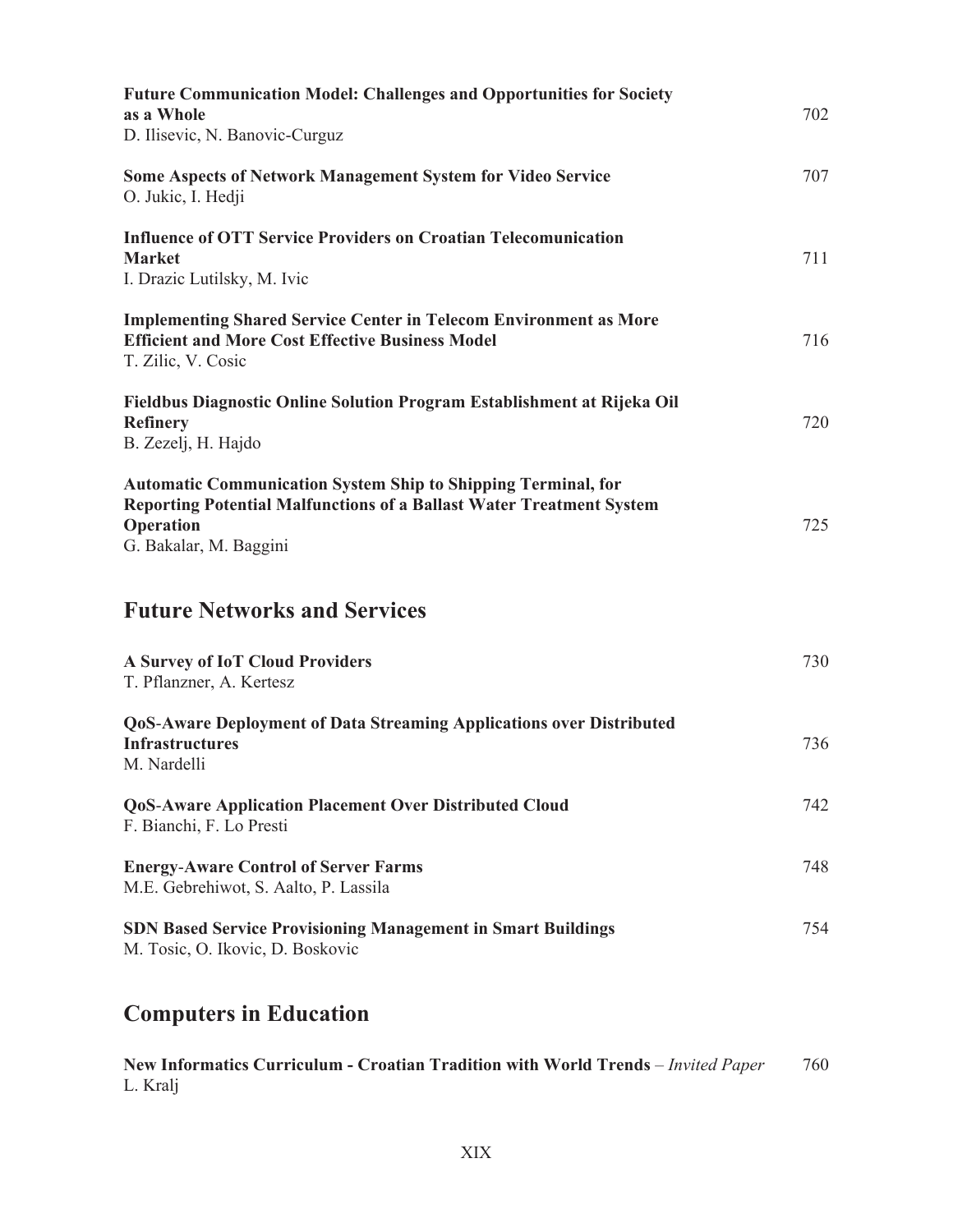| <b>Creativity, Communication and Collaboration: Grading with Open Badges</b><br>I. Salopek Cubric, G. Cubric                                                   | 764 |
|----------------------------------------------------------------------------------------------------------------------------------------------------------------|-----|
| A Study of Students' Attitudes and Perceptions of Digital Scientific<br><b>Information Landscape</b><br>R. Vrana                                               | 770 |
| Researcher Measured - Towards a Measurement-driven Academia<br>H. Jaakkola, J. Henno, J. Mäkelä, K. Ahonen                                                     | 776 |
| <b>Use of 'Learning Analytics'</b><br>J. Henno, H. Jaakkola, J. Mäkelä                                                                                         | 783 |
| <b>Smart Immersive Education for Smart Cities with Support via Intelligent</b><br><b>Pedagogical Agents</b><br>M. Soliman, A. Elsaadany                        | 789 |
| <b>Review of Source-Code Plagiarism Detection in Academia</b><br>M. Novak                                                                                      | 796 |
| The Comparison of Impact Offline and Online Presentation on Student<br><b>Achievements: A Case Study</b><br>P. Esztelecki, G. Kőrösi, Z. Námestovski, L. Major | 802 |
| <b>Digital Competences for Teachers: Classroom Practice</b><br>M. Filipovic Tretinjak, V. Andjelic                                                             | 807 |
| Introducing Collaborative e-Learning Activities to the e-Course<br>"Information Systems"<br>M. Asenbrener Katic, S. Candrlic, M. Holenko Dlab                  | 812 |
| A Curriculum for Unified Embedded Engineering Education<br>I. Kastelan, M. Temerinac                                                                           | 818 |
| Individual versus Collaborative Learning in a Virtual World<br>P. Pürcher, M. Höfler, J. Pirker, L. Tomes, A. Ischebeck, C. Gütl                               | 824 |
| Preparation of a Hybrid e-Learning Course for Gamification<br>D. Kermek, D. Strmecki, M. Novak, M. Kaniski                                                     | 829 |
| Implementation of Fundamental Ideas into the Future Managers'<br><b>Informatics Education</b><br>L. Révészová                                                  | 835 |
| <b>Fostering Creativity in Technology-Enhanced Learning</b><br>A. Zizic, A. Granic, I. Sitin                                                                   | 841 |
| <b>Teaching Physics in Primary Schools with Tablet Computers: Key</b><br><b>Advantages</b><br>V. Grubelnik, L. Grubelnik                                       | 847 |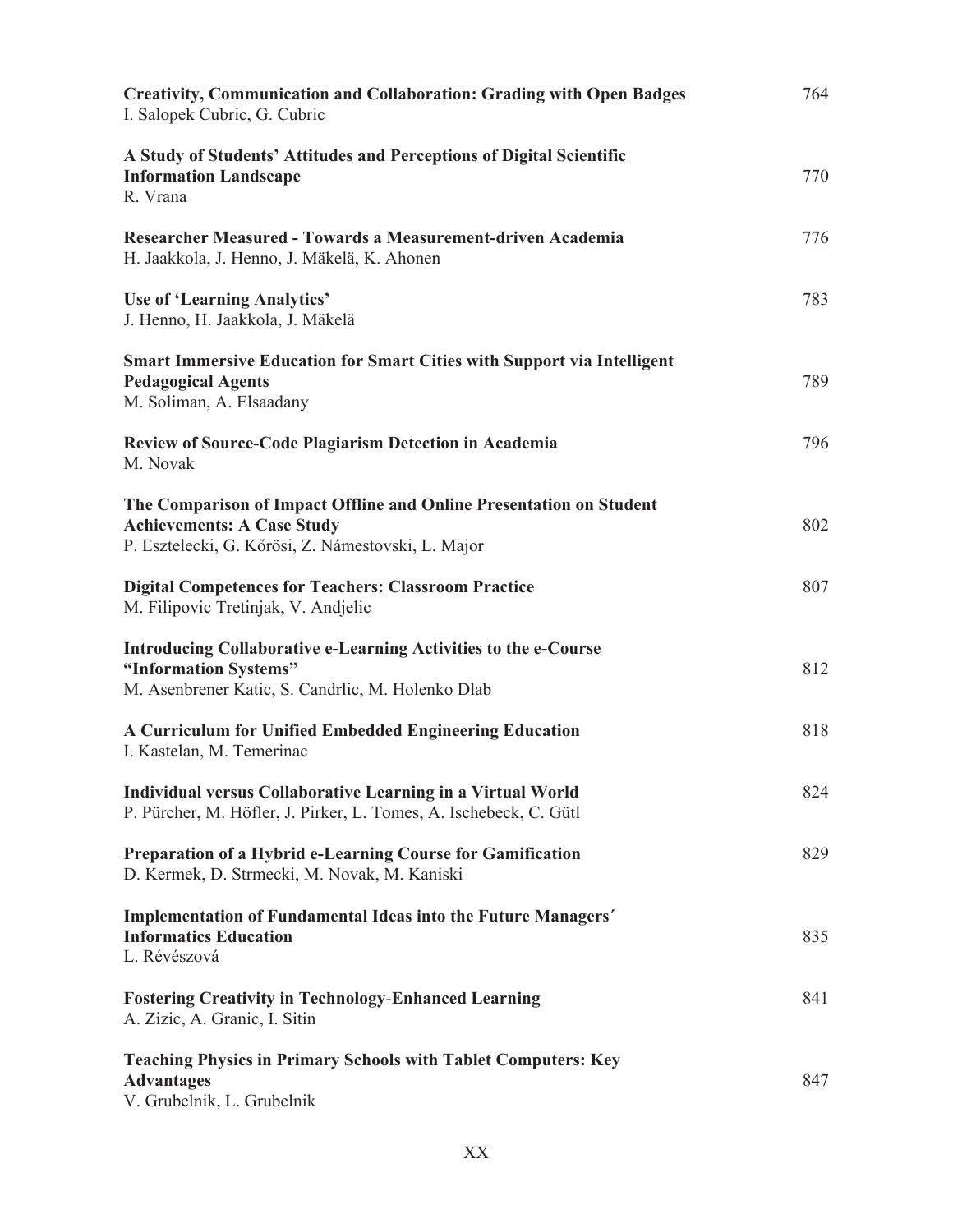| <b>Project Based Learning (PBL) in the Teachers' Education</b><br>M. Krasna                                                                                               | 852 |
|---------------------------------------------------------------------------------------------------------------------------------------------------------------------------|-----|
| <b>Didactical Suitability of e-Generated Drill Tests for Physics</b><br>R. Repnik, M. Sovic                                                                               | 857 |
| Utilizing MOOCs in the Development of Education and Training<br><b>Programs</b><br>P. Linna, T. Mäkinen, H. Keto                                                          | 861 |
| Distance Delivery and Technology-Enhanced Learning in Information<br><b>Technology and Programming Courses at RIT Croatia</b><br>K. Marasovic, B. Mihaljevic, I. Bacic    | 865 |
| <b>Overview of IT Solutions for Career Services and Quality Assurance</b><br>at Higher Education<br>E. Gjorgjevska, P. Tonkovikj, M. Gusev                                | 871 |
| <b>Selecting the Most Appropriate Web IDE for Learning Programming</b><br><b>Using AHP</b><br>I. Skoric, B. Pein, T. Orehovacki                                           | 877 |
| <b>Using Real Projects as Motivators in Programming Education</b><br>M. Konecki, S. Lovrencic, M. Kaniski                                                                 | 883 |
| <b>Making Programming Education More Accessible for Visually</b><br><b>Impaired</b><br>M. Konecki, N. Ivkovic, M. Kaniski                                                 | 887 |
| <b>Use of Computer Programs in Teaching Photography Courses</b><br>at Schools of Applied Arts and Design in Croatia<br>Z. Prohaska, Z. Prohaska, I. Uroda                 | 891 |
| <b>Universtiy Search Engine</b><br>Z. Knok, M. Marcec                                                                                                                     | 897 |
| <b>Experience with Usage of LMS Moodle not Only for the Educational</b><br><b>Purposes at the Educational Institution</b><br>D. Paľová                                    | 901 |
| Using Robot Simulation Applications at the University – Experiences with<br>the KUKA Sim<br>D. Lukac                                                                      | N/A |
| <b>Implementation and Analysis of Open Source Information Systems in</b><br><b>Electronic Business Course for Economy Students</b><br>H. Jerkovic, P. Vranesic, G. Slamic | 912 |
| Virtual Firms as Education Tool in the Field of eCommerce<br>M. Vejacka                                                                                                   | 918 |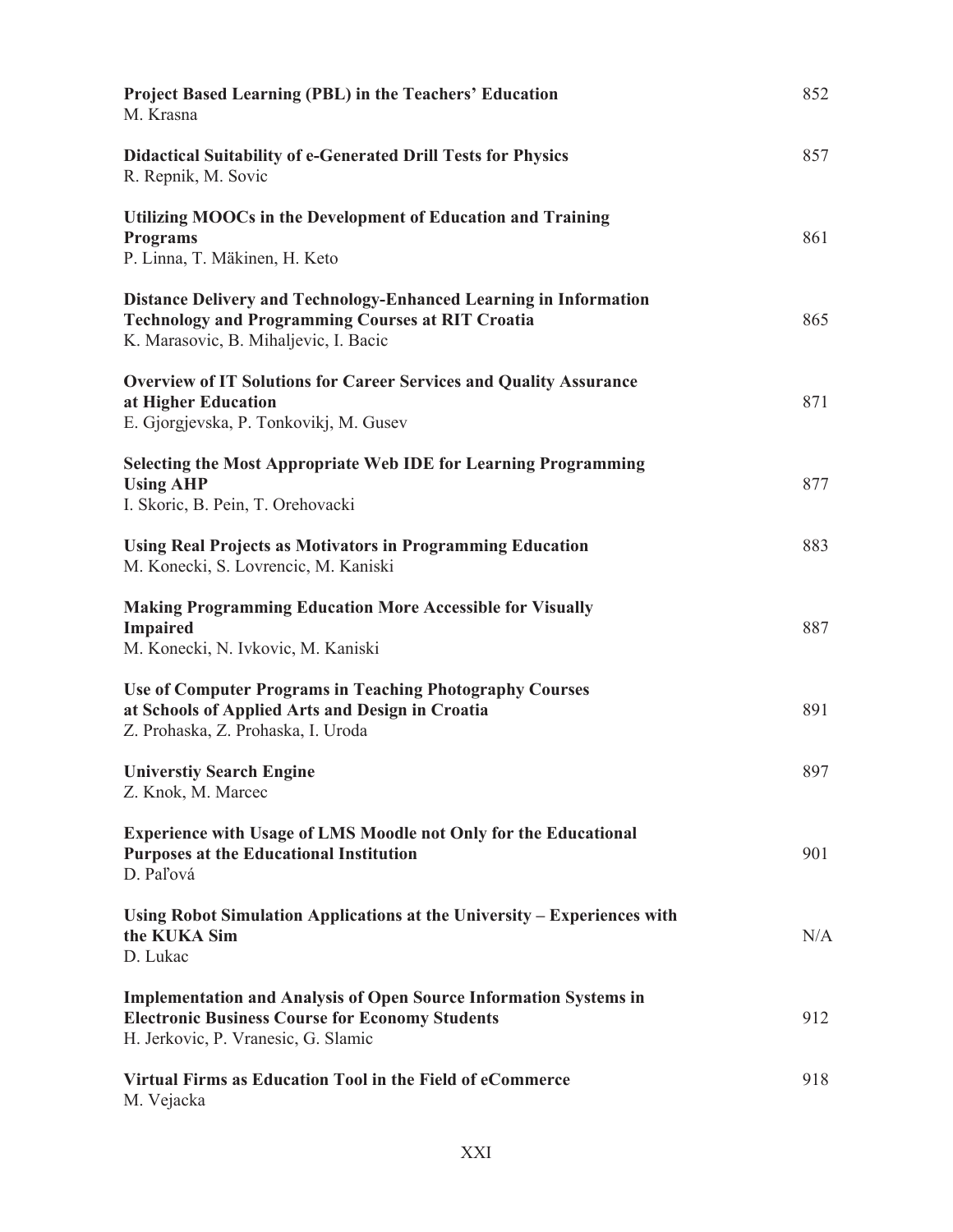| <b>Systems and Software Assurance - A Model Cyber Security Course</b><br>V. Jovanovic, J. Harris                                                                      | 923 |
|-----------------------------------------------------------------------------------------------------------------------------------------------------------------------|-----|
| <b>Analysis of Learning Management Systems Features and Future</b><br><b>Development Challenges in Modern Cloud Environment</b><br>H. Jerkovic, P. Vranesic, A. Radan | 928 |
| <b>Markov Model of Mathematical Competences in Elementary Education</b><br>G. Paic, B. Tepes, K. Pavlina                                                              | 934 |
| <b>PYTHON</b> as Pseudo Language for Formal Language Theory<br>Z. Dovedan Han, K. Kocijan, V. Lopina                                                                  | N/A |
| <b>Croatian Students' Attitudes Towards Technology Usage in Teaching</b><br>Asian Languages - a Field Research<br>M. Janjic, S. Librenjak, K. Kocijan                 | 946 |
| <b>Adaptive e-Learning System for Language Learning: Architecture</b><br><b>Overview</b><br>V. Slavuj, B. Kovacic, I. Jugo                                            | 951 |
| L2L - Learn to Learn: Teach to Learn: CARTOON ENGLISH<br>(A constructivist approach to teaching and learning)<br>K. Bedi                                              | N/A |
| <b>Facilitating Mobile Learning by Use of Open Access Information</b><br><b>Resources</b><br>R. Vrana                                                                 | 962 |
| <b>Work-Based Learning: New Skills for New Technologies</b><br>M. Lamza Maronic, I. Ivancic                                                                           | N/A |
| <b>Creating Assets as a Part of Tertiary Education of Technical Domains</b><br>J. Brozek, D. Hamernik, Z. Kopecky                                                     | N/A |
| Software Solution Incorporating the Steganographic Principle for Hiding<br><b>Pictures within Pictures</b><br>J. Brozek, J. Marek, V. Svoboda                         | N/A |
| A Platform Independent Tool for Programming, Visualization and<br><b>Simulation of Simplified FPGAs</b><br>M. Cupic, K. Brkic, Z. Mihajlovic                          | 986 |
| <b>Digital Risks and Experiences of Future Teachers</b><br>T. Bratina                                                                                                 | 992 |
| A Study of Factors Influencing Higher Education Teachers' Intention to<br><b>Use e-Learning in Hybrid Environments</b><br>S. Babic, M. Cicin-Sain, G. Bubas           | 998 |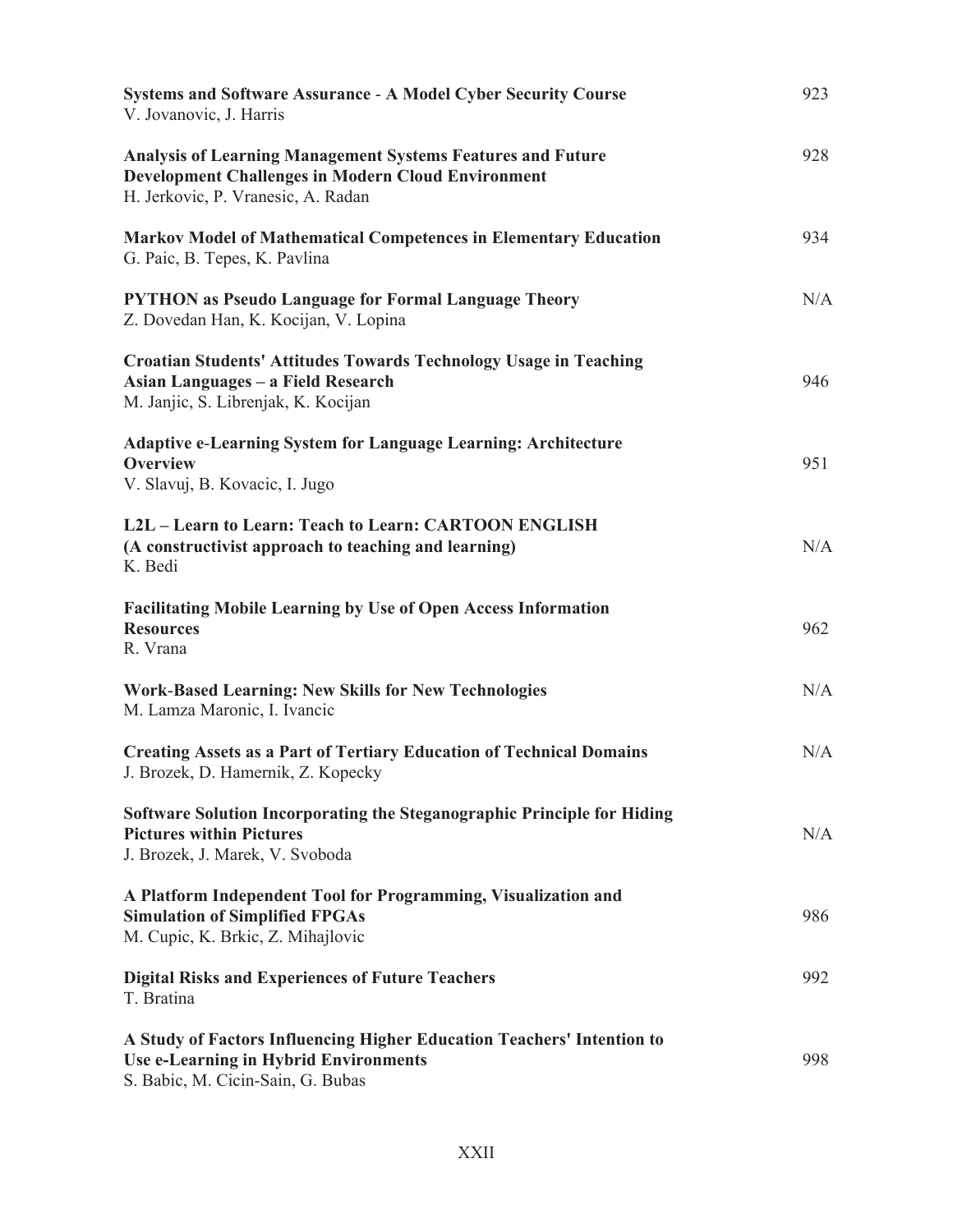| Development and Implementation of E-Learning System in Smart<br><b>Educational Environment</b><br>A. Elsaadany, K. Abbas                                                          | 1004 |
|-----------------------------------------------------------------------------------------------------------------------------------------------------------------------------------|------|
| <b>Introducing Inquiry-Based Learning to Estonian Teachers: Experiences</b><br>from the Creative Classroom Project<br>N. Hoic-Bozic, M. Laanpere, K. Pata, I. Frankovic, S. Teder | 1010 |
| <b>Mobile Robots Approach for Teaching Programming Skills in Schools</b><br>W. Werth, C. Ungermanns                                                                               | 1016 |
| <b>Age Independent Examination of Algorithm Creating Abilities</b><br>Z.A. Godó, D. Kocsis, G. Kiss, G. Stóka                                                                     | N/A  |
| The Digitalization Push in Universities<br>H. Jaakkola, H. Aramo-Immonen, J. Henno, J. Mäkelä                                                                                     | 1025 |
| Toby the Explorer – an Interactive Educational Game for Primary School<br><b>Pupils</b><br>N. Kaeviki, A. Kostadinovska, , M. Mihova, K. Trivodaliev,<br>B. Risteska Stojkoska    | 1032 |
| The Use of Contemporary e-Services and e-Contents at Mother Tongue<br><b>Classes</b><br>V. Jesenek                                                                                | 1037 |
| Migration from in-House LMS to Google Classroom: Case of SEEU<br>L. Abazi Bexheti, A. Kadriu, M. Apostolova Trpkovska                                                             | N/A  |
| <b>Survey Analyses of Impacting Factors in ICT Usage in School</b><br><b>Management: Case Study</b><br>B. Fetaji, M. Fetaji, R. Azemi, M. Ebibi                                   | N/A  |
| <b>Case Study Analyses of Semantic Security Using SQL Injection in Web</b><br><b>Enabled ORACLE Database</b><br>M. Fetaji, B. Fetaji, M. Ebibi                                    | N/A  |
| <b>Using Web Applications in Education</b><br>A. Babic, S. Vukmirovic, Z. Capko                                                                                                   | 1056 |
| <b>Qualitative Approach to Determining the Relevant Facets of Mobile</b><br><b>Quality of Educational Social Web Applications</b><br>T. Orehovacki, S. Babic                      | 1060 |
| <b>Computers in Technical Systems</b>                                                                                                                                             |      |
| Architecture and Application of Virtual Desk and 3D Process Simulation for<br><b>Wire Rod Rolling Mills</b> - Invited Paper<br>A. Venuti                                          | 1066 |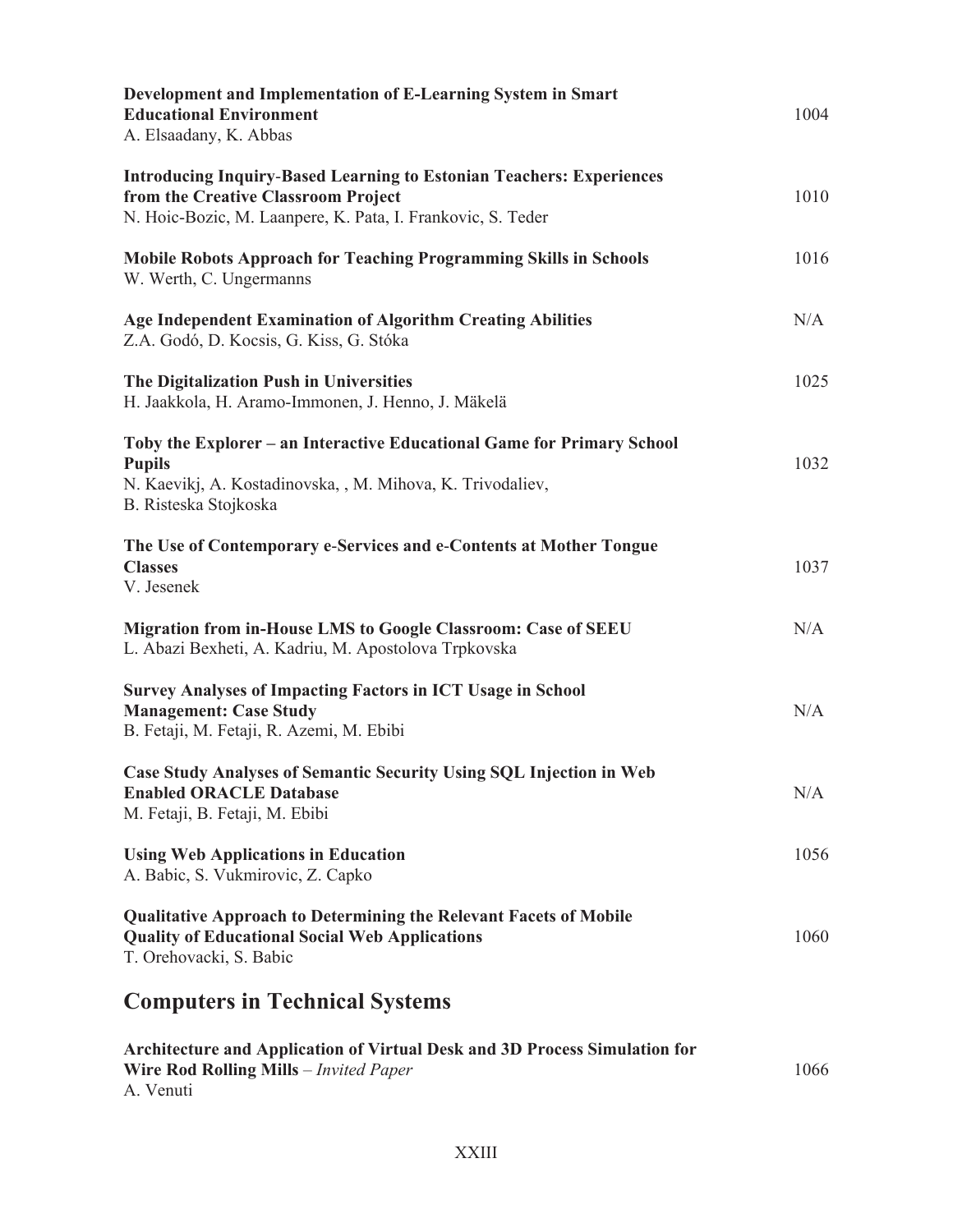| Use of Offline Computational Tools for Plant Data Analysis and Setup<br>Model Calibration: a Perspective in the Industry of Flat Metal<br><b>Production</b> - Invited Paper<br>C. Aurora, F.A. Cuzzola | 1071 |
|--------------------------------------------------------------------------------------------------------------------------------------------------------------------------------------------------------|------|
| Architecture and Implementation of a MES System in a Large Scale Steel<br><b>Plant: Severstal Cherepovets Success Story</b> - Invited Paper<br>G. Brunetti                                             | 1077 |
| Anfis as a Method for Determinating MPPT in the Photovoltaic System<br><b>Simulated in Matlab/Simunlink</b><br>D. Mlakic, S. Nikolovski                                                                | 1082 |
| <b>Linear Motion Calculation of the High Voltage Circuit Breaker Contacts</b><br><b>Using Rotary Motion Measurement with Nonlinear Transfer Function</b><br>K. Obarcanin, R. Ostojic                   | 1087 |
| <b>Robot Arm Teleoperation via RGBD Sensor Palm Tracking</b><br>F. Maric, I. Jurin, I. Markovic, Z. Kalafatic, I. Petrovic                                                                             | 1093 |
| A Proposal for a Fully Distributed Flight Control System Design<br>M. Segvic, K. Krajcek Nikolic, E. Ivanjko                                                                                           | 1099 |
| <b>Control of Thermal Process with Simulink and NI USB-6211 in</b><br><b>Real Time</b><br>I. Tikvic, G. Vujisic, M. Fruk                                                                               | N/A  |
| <b>Stabilization of Multi-AUV Formation with Digital Control</b><br>S.A. Ul'yanov, N.N. Maksimkin                                                                                                      | 1108 |
| A Hybrid Approach to Solve the Dynamic Patrol Routing Problem for<br><b>Group of Underwater Robots</b><br>M.Yu. Kenzin, I.V. Bychkov, N.N. Maksimkin                                                   | 1114 |
| Multi - Heater Induction Heating System with Sandwich Material<br><b>Heater</b><br>A. Smrke                                                                                                            | N/A  |
| Two-Rate Motion Control of VTAV by NARMA-L2 Controller for<br><b>Enhanced Situational Awareness</b><br>I. Astrov                                                                                       | 1126 |
| <b>LADDER Program Solution for Multi-probe Monitoring and</b><br><b>Control in Simple Cooling Process</b><br>T. Spoljaric, M. Spoljaric                                                                | N/A  |
| An M2M Solution for Smart Metering in Electrical Power Systems<br>M.P. Shopov                                                                                                                          | 1141 |
| <b>Noise within a Data Center</b><br>D. Miljkovic                                                                                                                                                      | 1145 |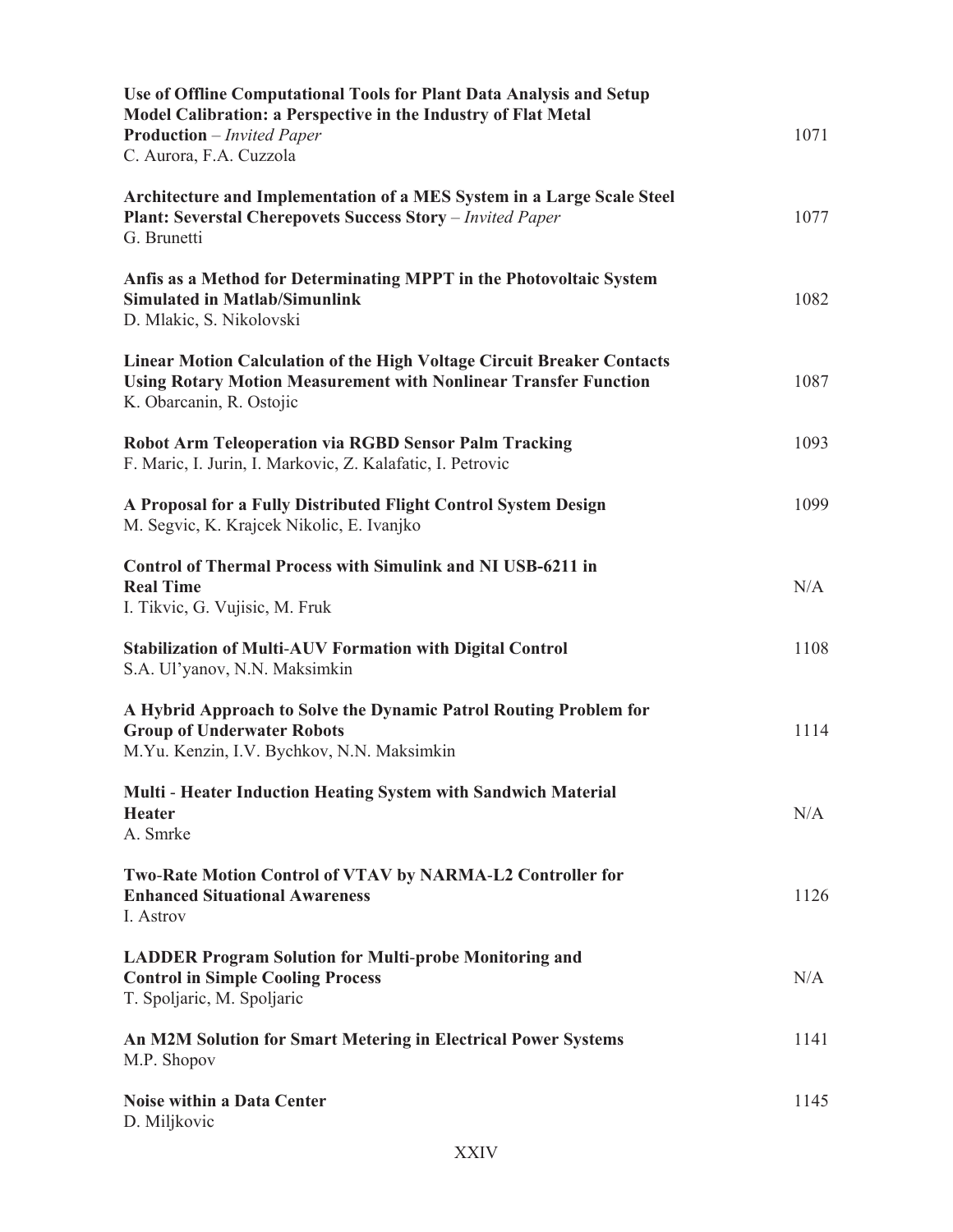| <b>Active Noise Control: From Analog to Digital - Last 80 Years</b><br>D. Miljkovic                                                                                                     | 1151 |
|-----------------------------------------------------------------------------------------------------------------------------------------------------------------------------------------|------|
| Responding to Stakeholders' Resistance to Change in Software Projects -<br><b>A Literature Review</b><br>S.L.R. Vrhovec                                                                 | 1157 |
| <b>Object-Oriented Programming Model for Synthesis of Domain-Specific</b><br><b>Application Development Environment</b><br>T. Lugaric, Z. Pavlic, D. Skvorc                             | 1162 |
| <b>Logistic and Production Computer Systems in Small-Medium</b><br><b>Enterprises</b><br>M. Pighin                                                                                      | 1168 |
| The Implications of Employing Component Based Software Design in<br><b>Non-Commercial Applications</b><br>B. Zoric, G. Martinovic, I. Crnkovic                                          | 1173 |
| <b>Extended Approach to Selecting a Project-specific Reliability Growth</b><br><b>Model</b><br>J. Krini, A. Krini, O. Krini, J. Börcsök                                                 | 1179 |
| <b>Embedded Linux Controlled Sensor Network</b><br>M. Saari, A.M. Baharudin, P. Sillberg, P. Rantanen, J. Soini                                                                         | 1185 |
| <b>Portable Sensor System for Reliable Condition Measurement</b><br>J. Soini, P. Sillberg, P. Rantanen, J. Nummela                                                                      | 1190 |
| Architecture of an Interoperable IoT Platform Based on<br><b>Microservices</b><br>T. Vresk, I. Cavrak                                                                                   | 1196 |
| Performance Estimation in Heterogeneous MPSoC Based on<br><b>Elementary Operation Cost</b><br>N. Frid, D. Ivosevic, V. Sruk                                                             | 1202 |
| <b>Intelligent Systems</b>                                                                                                                                                              |      |
| <b>Computer Vision for the Blind: a Dataset for Experiments on Face</b><br><b>Detection and Recognition</b><br>S. Carrato, S. Marsi, E. Medvet, F.A. Pellegrino, G. Ramponi, M. Vittori | 1206 |
| <b>Impact of Light Conditions on the Vertical Traffic Signs Detection in</b><br><b>Vertical Traffic Signs Recognition System</b><br>D. Solus, L. Ovseník, J. Turán                      | N/A  |
| <b>Wound Detection and Reconstruction Using RGB-D Camera</b><br>D. Filko, E.K. Nyarko, R. Cupec                                                                                         | 1217 |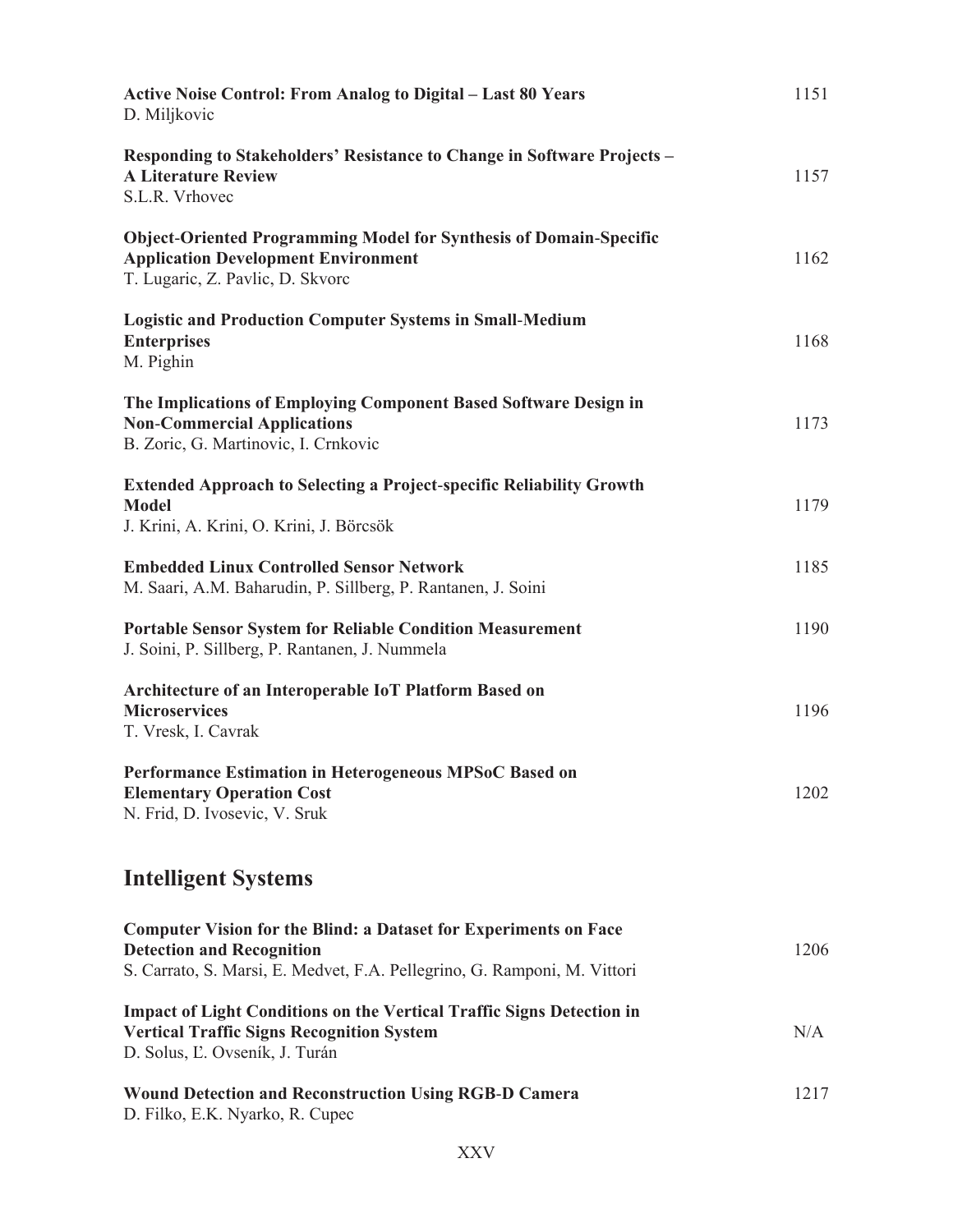| <b>Clustering of Affective Dimensions in Pictures: An Exploratory Analysis</b><br>of the NAPS Database<br>M. Horvat, K. Jednoróg, A. Marchewka                               | N/A  |
|------------------------------------------------------------------------------------------------------------------------------------------------------------------------------|------|
| <b>Challenges in Adopting Big Data Strategies and Plans in Organizations</b><br>A. Budin, S. Krajnovic                                                                       | 1229 |
| A Survey of Intelligent System Techniques for Indian Stock Market<br>Forecasting<br>S. Panwar, V.P. Upadhyay, S.K. Bishnoi                                                   | N/A  |
| The Effect of Class Distribution on Classification Algorithms in Credit<br><b>Risk Assessment</b><br>K. Andric, D. Kalpic                                                    | 1241 |
| Software Solution for Optimal Planning of Sales Persons Work Based on<br><b>Depth-First Search and Breadth-First Search Algorithms</b><br>E. Zunic, A. Djedovic, B. Zunic    | 1248 |
| <b>Iterated Local Search Algorithm for Planning the Sequence of Arrivals</b><br>and Departures at Airport Runways<br>E. Bytyci, K. Sylejmani, A. Dika                        | 1254 |
| <b>Energy Efficiency with Intelligent Light Management Systems</b><br>I. Britvic, A. Nikitovic                                                                               | N/A  |
| <b>Adaptive and Modular Urban Smart Infrastructure</b><br>M. Klaric, I. Kuzle, I. Livaja                                                                                     | N/A  |
| <b>Automatic Pothole and Speed Breaker Detection Using Android</b><br><b>System</b><br>V. Rishiwal, H. Khan                                                                  | 1270 |
| The Influence of the CAPTCHA Types to Its Solving Times<br>D. Brodic, S. Petrovska, M. Jevtic, Z.N. Milivojevic                                                              | 1274 |
| <b>Techniques and Applications of Emotion Recognition in Speech</b><br>S. Lugovic, I. Dundjer, M. Horvat                                                                     | 1278 |
| Word Occurrences and Emotions in Social Media: Case Study on a<br><b>Twitter Corpus</b><br>I. Dundjer, M. Horvat, S. Lugovic                                                 | 1284 |
| The Application of Parameterized Algorithms for Solving SAT to the<br><b>Study of Several Discrete Models of Collective Behavior</b><br>S. Kochemazov, A. Semenov, O. Zaikin | 1288 |
| <b>Logical-Algebraic Equations Application in Discrete-Event Systems</b><br><b>Studying</b><br>N. Nagul                                                                      | 1293 |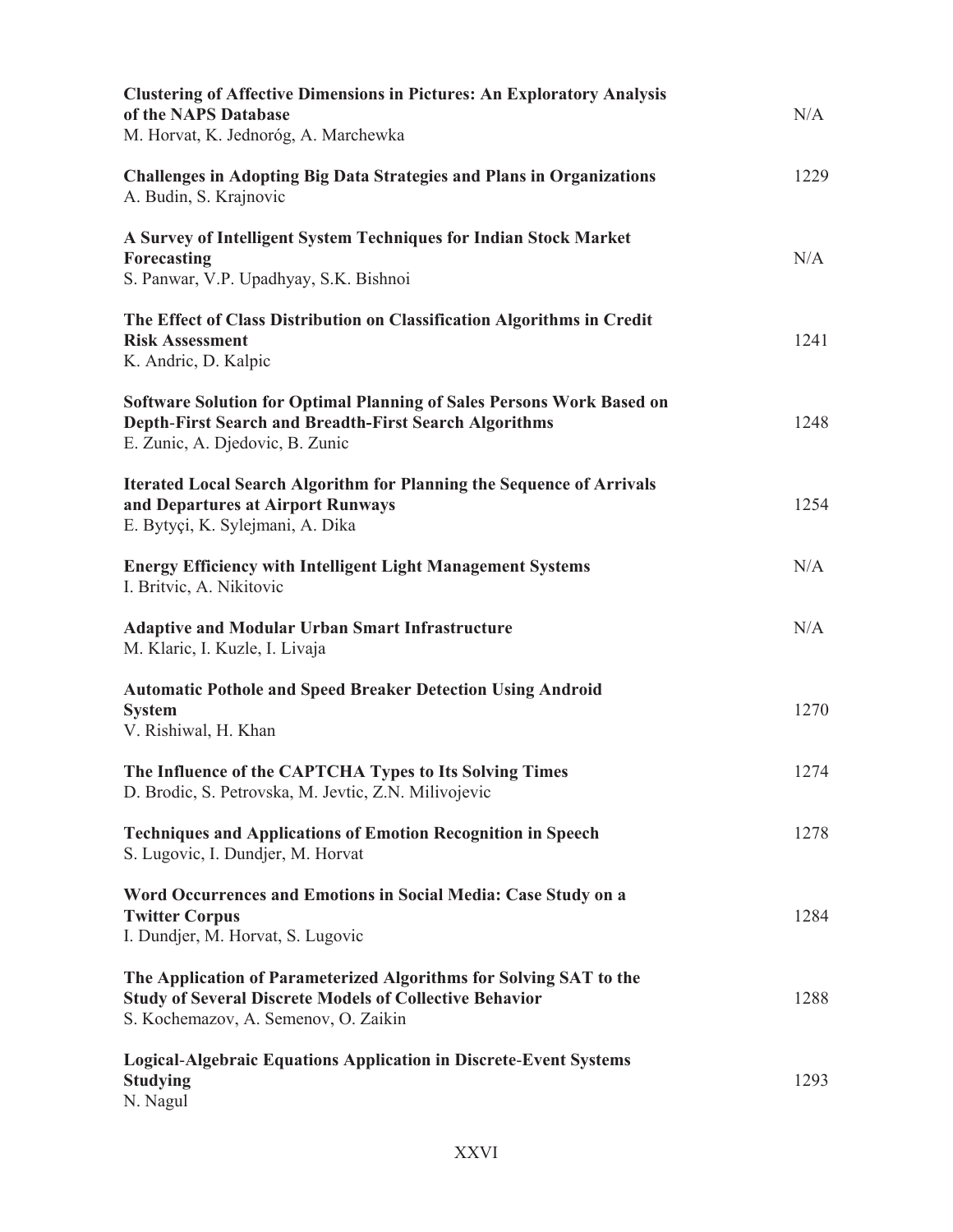| An Evaluation Framework and a Brief Survey of Decision Tree Tools<br>N. Vlahovic                                                                                                                | 1299 |
|-------------------------------------------------------------------------------------------------------------------------------------------------------------------------------------------------|------|
| <b>Positive Constructed Formulas Preprocessing for Automatic Deduction</b><br>E. Cherkashin, A. Davydov, A. Larionov                                                                            | 1305 |
| Monte-Carlo Randomized Algorithm: Empirical Analysis on<br><b>Real-World Information Systems</b><br>R. Kudelic, D. Oreski, M. Konecki                                                           | 1309 |
| <b>Control Flow Graph Visualization in Compiled Software Engineering</b><br>A. Mikhailov, A. Hmelnov, E. Cherkashin, I.V. Bychkov                                                               | 1313 |
| <b>Bottom-Left and Sequence Pair for Solving Packing Problems</b><br>T. Rolich, D. Domovic, M. Golub                                                                                            | 1318 |
| <b>Automatic Image Annotation Refinement</b><br>M. Pobar, M. Ivasic-Kos                                                                                                                         | 1324 |
| <b>Defining Ontology Combining Concepts of Massive Multi-Player Online</b><br>Role Playing Games and Organization of Large-Scale Multi-Agent<br><b>Systems</b><br>B. Okresa Djuric, M. Schatten | 1330 |
| <b>Comparison of Solution Representations for Scheduling in the Unrelated</b><br><b>Machines Environment</b><br>M. Djurasevic, D. Jakobovic                                                     | 1336 |

## **Biometrics & Forensics & De-Identification and Privacy Protection**

| <b>Shape and Texture Combined Face Recognition for Detection of</b><br><b>Forged ID Documents</b><br>D. Sáez-Trigueros, H. Hertlein, L. Meng, M. Hartnett | 1343 |
|-----------------------------------------------------------------------------------------------------------------------------------------------------------|------|
| <b>Simple Method Based on Complexity for Authorship Detection of Text</b><br>L. Meluch, I. Tokárová, P. Farkas, F. Schindler                              | 1349 |
| <b>Privacy Protection Performance of De-identified Face Images with and</b><br>without Background<br>Z. Sun, L. Meng, A. Ariyaeeinia, X. Duan, Z.-H. Tan  | 1354 |
| Deep Metric Learning for Person Re-Identification and<br>De-Identification<br>I. Filkovic, Z. Kalafatic, T. Hrkac                                         | 1360 |
| <b>Deformable Part-Based Robust Face Detection under Occlusion by</b><br><b>Using Face Decomposition into Face Components</b><br>D. Marcetic, S. Ribaric  | 1365 |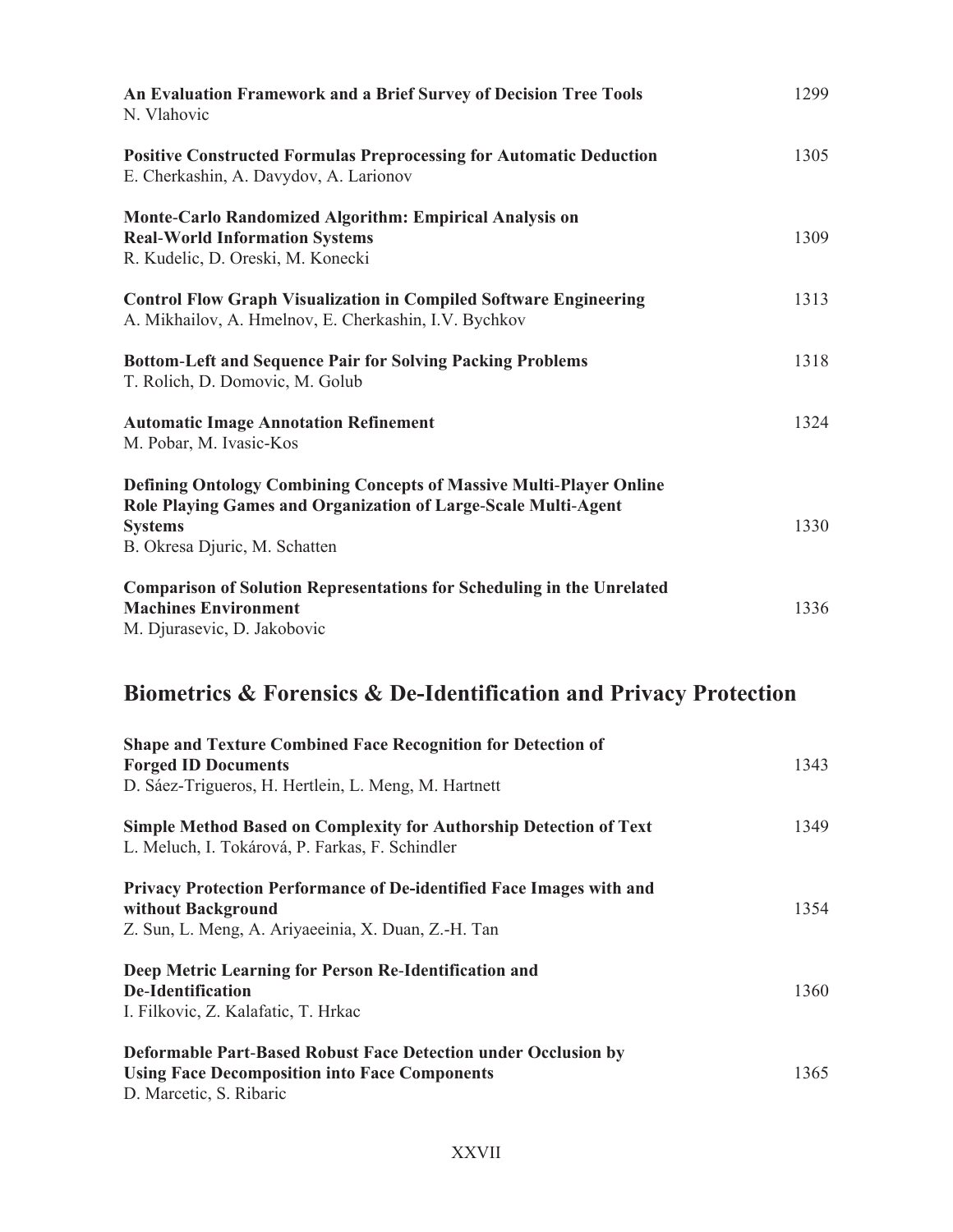| <b>Creating a Face Database for Age Estimation and Classification</b><br>P. Grd, M. Baca                                                                       | 1371 |
|----------------------------------------------------------------------------------------------------------------------------------------------------------------|------|
| <b>Forensic Anthropometry from Voice: An Articulatory-Phonetic</b><br>Approach<br>R. Singh, B. Raj, D. Gencaga                                                 | 1375 |
| <b>Information Systems Security</b>                                                                                                                            |      |
| <b>Technical Recommendations for Improving Security of Email</b><br><b>Communications</b><br>A. Malatras, I. Coisel, I. Sanchez                                | 1381 |
| Performance Analysis of Two Open Source Intrusion Detection<br><b>Systems</b><br>B. Brumen, J. Legvart                                                         | 1387 |
| <b>Challenges of Mobile Device Use in Healthcare</b><br>S.L.R. Vrhovec                                                                                         | 1393 |
| Safe Use of Mobile Devices in the Cyberspace<br>S.L.R. Vrhovec                                                                                                 | 1397 |
| <b>Securing Web Content and Services in Open Source Content</b><br><b>Management Systems</b><br>H. Jerkovic, P. Vranesic, S. Dadic                             | 1402 |
| <b>Can Malware Analysts be Assisted in Their Work Using Techniques</b><br>from Machine Learning?<br>I. Novkovic, S. Gros                                       | 1408 |
| Performance Evaluation of a Rule-Based Access Control Framework<br>S.A. Afonin                                                                                 | 1414 |
| <b>Going White Hat: Security Check by Hacking Employees Using Social</b><br><b>Engineering Techniques</b><br>Z. Lovric Svehla, I. Sedinic, L. Pauk             | 1419 |
| <b>Analysis of Phishing Attacks against Students</b><br>J. Andric, D. Oreski, T. Kisasondi                                                                     | 1423 |
| What Do Students Do with Their Assigned Default Passwords?<br>L. Bosnjak, B. Brumen                                                                            | 1430 |
| <b>Analysing Real Students' Passwords and Students' Passwords</b><br><b>Characteristics Received From a Questionnaire</b><br>V. Taneski, M. Hericko, B. Brumen | 1436 |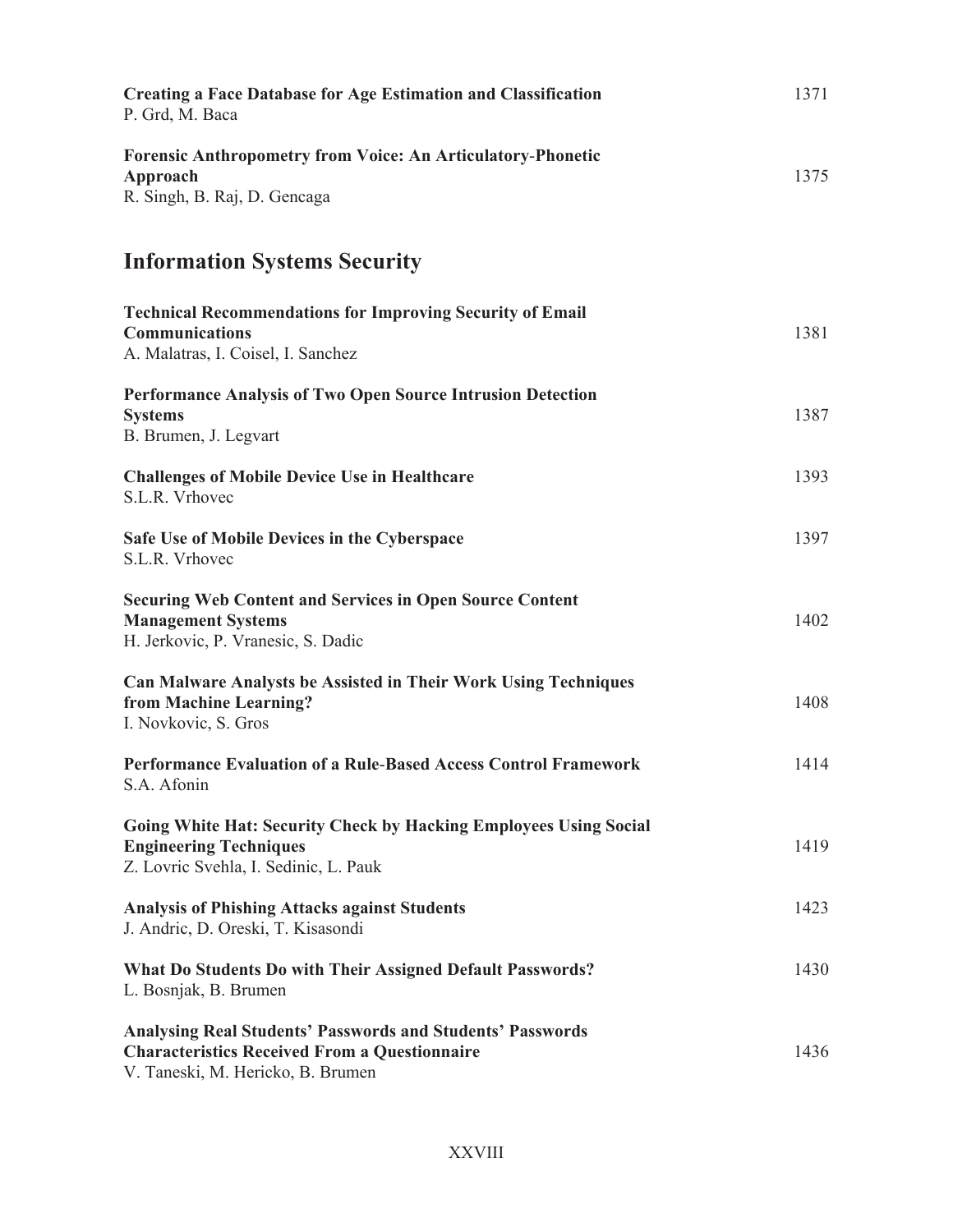| <b>Using DEMF in Process of Collecting Volatile Digital Evidence</b><br>M. Baca, J. Cosic, P. Grd                                                                | 1442 |
|------------------------------------------------------------------------------------------------------------------------------------------------------------------|------|
| From Safe Harbour to European Data Protection Reform<br>T. Katulic, G. Vojkovic                                                                                  | 1447 |
| <b>Information Security Assessment in Nature Parks</b><br>S. Aksentijevic, T. Djugum, K. Sakic                                                                   | N/A  |
| <b>Clustering Approach for User Location Data Privacy in</b><br><b>Telecommunication Services</b><br>M. Vukovic, M. Kordic, D. Jevtic                            | 1459 |
| <b>Business Intelligence Systems</b>                                                                                                                             |      |
| <b>Analyzing Air Pollution on the Urban Environment</b><br>E. Baralis, T. Cerquitelli, S. Chiusano, P. Garza, M.R. Kavoosifar                                    | 1464 |
| <b>Application of Model Driven Architecture for Development of Data</b><br><b>Consolidation Web-System</b><br>A.A. Korobko, L.F. Nozhenkova                      | N/A  |
| <b>Business Process Management Systems Selection Guiedelines: Theory and</b><br><b>Practice</b><br>V. Bosilj Vuksic, L. Brkic, M. Baranovic                      | 1476 |
| <b>Organization of Tax Data Warehouse for Legal Entities</b><br>M. Sretenovic, B. Kovacic, V. Jovanovic                                                          | 1482 |
| Predictive Analytics in Big Data Platforms - Comparison and<br><b>Strategies</b><br>M. Zekic-Susac, A. Has                                                       | N/A  |
| The Analysis of CSFs in Stages of ERP Implementation - Case Study in<br><b>Small and Medium - Sized (SME) Companies in Croatia</b><br>M. Nikitovic, V. Strahonja | 1494 |
| <b>Reciprocal Payers Identification in Banking Logs using SAT Solvers</b><br>S. Skansi, B. Dropuljic                                                             | 1500 |
| <b>Digital Economy and Government, Local Government,</b><br><b>Public Services</b>                                                                               |      |
| The Modern Approach to the Analysis of Logistics Information<br><b>Systems</b><br>A. Iskra, E. Tijan, S. Aksentijevic                                            | 1504 |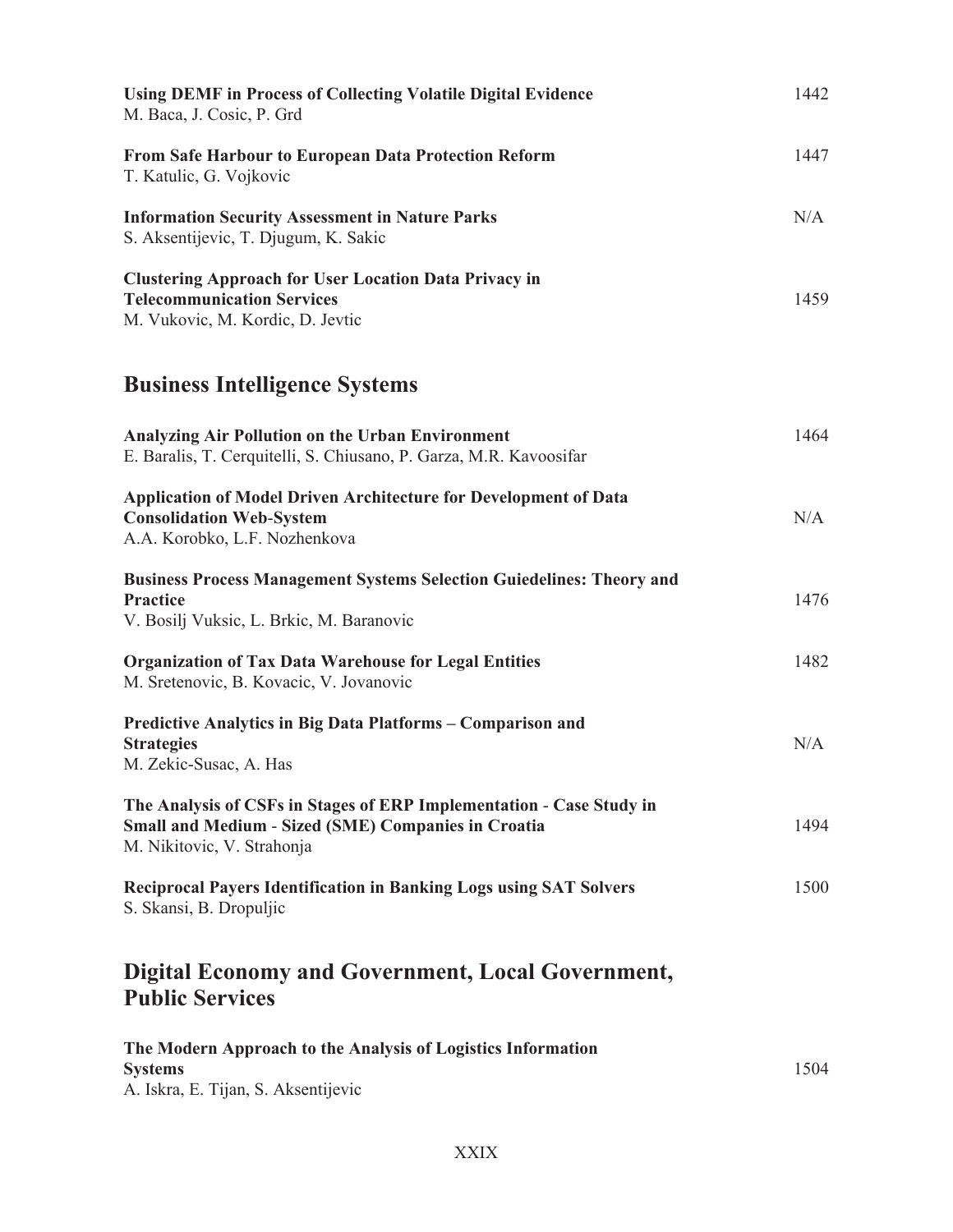| Development of the Data Warehouse Model for Public Authorities<br><b>Accounts in Croatia</b><br>M. Sretenovic, B. Kovacic, V. Jovanovic                                     | 1509 |
|-----------------------------------------------------------------------------------------------------------------------------------------------------------------------------|------|
| The Future of Digital Economy in Some SEE Countries (Case study:<br>Croatia, Macedonia, Montenegro, Serbia, Bosnia and Herzegovina)<br>M. Vidas-Bubanja, I. Bubanja         | 1515 |
| <b>Effects and Evaluation of Open Government Data Initiative in</b><br>Croatia<br>T. Vracic, M. Varga, K. Curko                                                             | 1521 |
| <b>ICT Technologies and Structured Dialogue: Experience of</b><br>"Go, go, NGO!" Project<br>N. Kadoic                                                                       | 1527 |
| <b>Using ICT Tools for Decision Making Support in Local Government</b><br><b>Units</b><br>N. Kadoic, I. Kedmenec                                                            | 1533 |
| The Conceptual Risk Management Model - A Case Study of Varazdin<br><b>County</b><br>R. Kelemen, M. Biskup, N. Begicevic Redjep                                              | 1539 |
| Electronic Commerce in Croatia and a Comparison of Open Source<br><b>Tools for the Development of Electronic Commerce</b><br>J. Tomljanovic, T. Turina, E. Krelja Kurelovic | 1546 |
| The Social Marketing as Prerequisite for the Competitiveness of<br><b>South-East European Companies</b><br>I. Bubanja                                                       | 1552 |
| Homeostasis and Collaborative Decision Making for Smart and Cognitive<br><b>Cities</b><br>J. Klasinc                                                                        | N/A  |
| <b>Can the Bank Payment Obligation Replace the International</b><br><b>Documentary Letter of Credit?</b><br>R. Bergami                                                      | N/A  |
| <b>Implementation and Design of Cool'n'Project - Web-Based Project</b><br><b>Management Software</b><br>I. Speh                                                             | N/A  |
| Analysis of ICT Use in Private Accommodation Rentals in Croatia<br>L. Zekanovic-Korona, J. Grzunov                                                                          | N/A  |
| <b>Records Management Challenges and Opportunities: An Australian</b><br>Perspective<br>A. Davies, R. Bergami                                                               | N/A  |